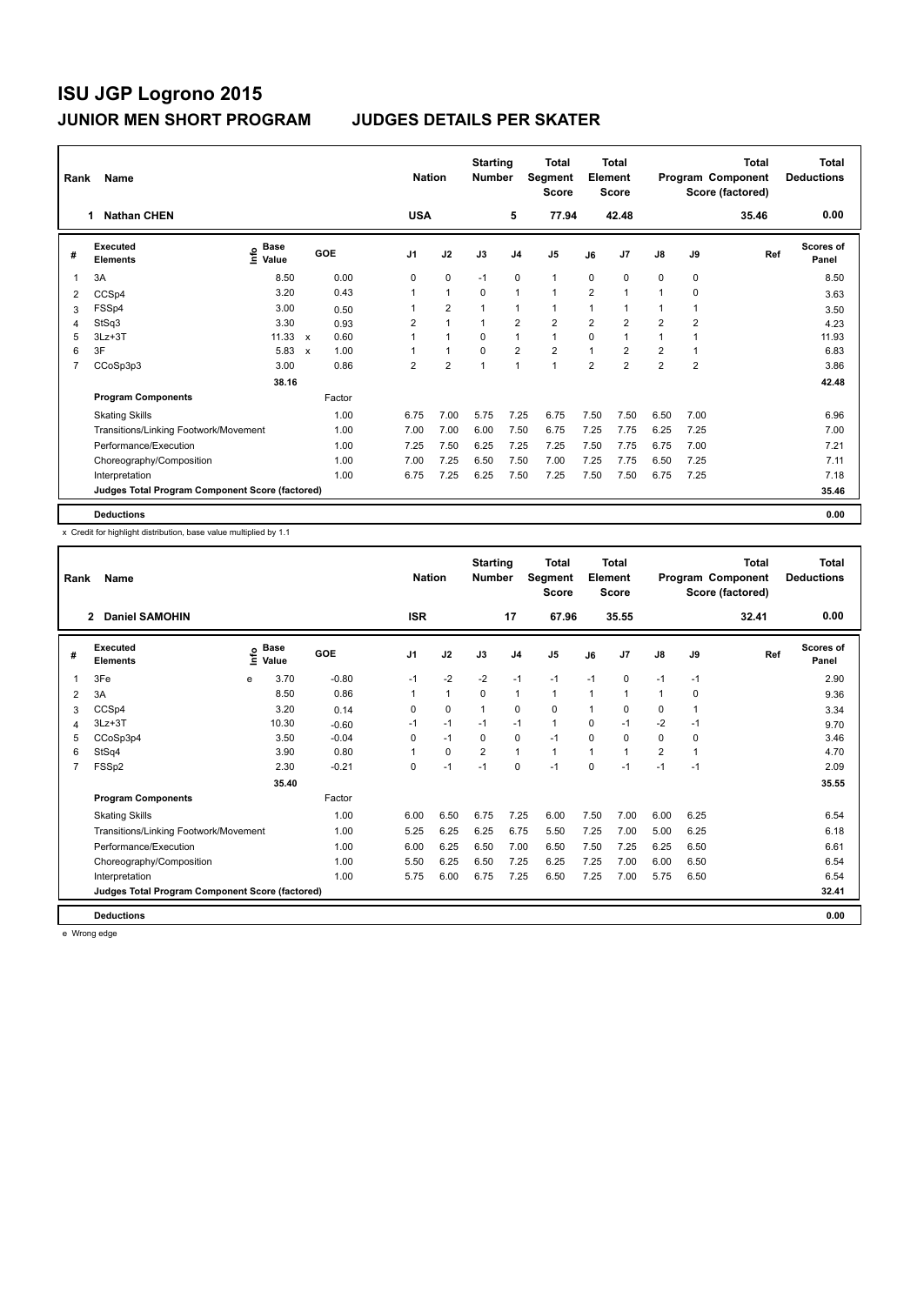| Rank           | Name                                            |                                    |                      | <b>Nation</b>  |                      | <b>Starting</b><br><b>Number</b> |                | <b>Total</b><br>Segment<br><b>Score</b> |      | <b>Total</b><br>Element<br><b>Score</b> |                |                | <b>Total</b><br>Program Component<br>Score (factored) | <b>Total</b><br><b>Deductions</b> |
|----------------|-------------------------------------------------|------------------------------------|----------------------|----------------|----------------------|----------------------------------|----------------|-----------------------------------------|------|-----------------------------------------|----------------|----------------|-------------------------------------------------------|-----------------------------------|
|                | 3 He ZHANG                                      |                                    |                      | <b>CHN</b>     |                      |                                  | 8              | 63.93                                   |      | 31.64                                   |                |                | 32.29                                                 | 0.00                              |
| #              | Executed<br><b>Elements</b>                     | <b>Base</b><br>$\frac{6}{5}$ Value | GOE                  | J <sub>1</sub> | J2                   | J3                               | J <sub>4</sub> | J <sub>5</sub>                          | J6   | J7                                      | J8             | J9             | Ref                                                   | <b>Scores of</b><br>Panel         |
| 1              | 3A                                              | 8.50                               | $-2.00$              | $-2$           | $-2$                 | $-2$                             | $-2$           | $-2$                                    | $-2$ | $-2$                                    | $-3$           | $-2$           |                                                       | 6.50                              |
| $\overline{2}$ | 3Lz+COMBO                                       | 6.00                               | $-2.10$              | $-3$           | $-3$                 | $-3$                             | $-3$           | $-3$                                    | $-3$ | $-3$                                    | $-3$           | $-3$           |                                                       | 3.90                              |
| 3              | CCSp4                                           | 3.20                               | 0.57                 | 0              | $\overline{1}$       | $\overline{2}$                   | $\mathbf{1}$   | $\overline{2}$                          | 1    | 1                                       | 1              | 1              |                                                       | 3.77                              |
| 4              | 3F                                              | 5.83                               | 0.70<br>$\mathsf{x}$ |                | 1                    | $\overline{2}$                   | $\mathbf{1}$   | $\mathbf{1}$                            | 1    | 1                                       | 1              | 1              |                                                       | 6.53                              |
| 5              | FSSp4                                           | 3.00                               | 0.50                 |                | $\blacktriangleleft$ | $\overline{1}$                   | $\mathbf{1}$   | $\mathbf{1}$                            | 1    | 1                                       | 1              | 1              |                                                       | 3.50                              |
| 6              | StSq3                                           | 3.30                               | 0.64                 |                | 1                    | $\overline{1}$                   | $\mathbf{1}$   | $\overline{2}$                          | 1    | 1                                       | $\overline{2}$ | $\overline{2}$ |                                                       | 3.94                              |
| 7              | CCoSp3p3                                        | 3.00                               | 0.50                 |                | $\overline{1}$       | $\mathbf{1}$                     | $\mathbf{1}$   | $\mathbf{1}$                            | 1    | 1                                       | $\mathbf{1}$   | 1              |                                                       | 3.50                              |
|                |                                                 | 32.83                              |                      |                |                      |                                  |                |                                         |      |                                         |                |                |                                                       | 31.64                             |
|                | <b>Program Components</b>                       |                                    | Factor               |                |                      |                                  |                |                                         |      |                                         |                |                |                                                       |                                   |
|                | <b>Skating Skills</b>                           |                                    | 1.00                 | 6.75           | 7.00                 | 6.75                             | 6.75           | 6.25                                    | 6.25 | 6.25                                    | 6.50           | 6.25           |                                                       | 6.50                              |
|                | Transitions/Linking Footwork/Movement           |                                    | 1.00                 | 6.50           | 6.75                 | 6.25                             | 6.50           | 6.25                                    | 6.25 | 5.75                                    | 6.25           | 6.00           |                                                       | 6.29                              |
|                | Performance/Execution                           |                                    | 1.00                 | 6.25           | 6.75                 | 6.50                             | 6.50           | 6.00                                    | 6.25 | 6.25                                    | 6.00           | 6.00           |                                                       | 6.25                              |
|                | Choreography/Composition                        |                                    | 1.00                 | 6.50           | 7.00                 | 6.75                             | 7.00           | 6.25                                    | 6.25 | 6.25                                    | 7.00           | 6.50           |                                                       | 6.61                              |
|                | Interpretation                                  |                                    | 1.00                 | 6.75           | 7.00                 | 6.75                             | 6.75           | 6.50                                    | 6.50 | 6.00                                    | 7.00           | 6.25           |                                                       | 6.64                              |
|                | Judges Total Program Component Score (factored) |                                    |                      |                |                      |                                  |                |                                         |      |                                         |                |                |                                                       | 32.29                             |
|                | <b>Deductions</b>                               |                                    |                      |                |                      |                                  |                |                                         |      |                                         |                |                |                                                       | 0.00                              |

x Credit for highlight distribution, base value multiplied by 1.1

| Rank           | Name                                            |      |                      |         |                | <b>Nation</b> | <b>Starting</b><br><b>Number</b> |                | <b>Total</b><br>Segment<br><b>Score</b> |              | Total<br>Element<br><b>Score</b> |                |              | <b>Total</b><br>Program Component<br>Score (factored) | <b>Total</b><br><b>Deductions</b> |
|----------------|-------------------------------------------------|------|----------------------|---------|----------------|---------------|----------------------------------|----------------|-----------------------------------------|--------------|----------------------------------|----------------|--------------|-------------------------------------------------------|-----------------------------------|
|                | <b>Vladimir SAMOILOV</b><br>4                   |      |                      |         | <b>RUS</b>     |               |                                  | 9              | 61.63                                   |              | 33.17                            |                |              | 28.46                                                 | 0.00                              |
| #              | Executed<br><b>Elements</b>                     | lnfo | <b>Base</b><br>Value | GOE     | J <sub>1</sub> | J2            | J3                               | J <sub>4</sub> | J <sub>5</sub>                          | J6           | J <sub>7</sub>                   | J8             | J9           | Ref                                                   | Scores of<br>Panel                |
| 1              | 2A                                              |      | 3.30                 | 0.43    | 0              | $\mathbf{1}$  | $\mathbf{1}$                     | 1              | $\mathbf{1}$                            | 0            | $\mathbf{1}$                     | $\overline{1}$ | $\mathbf{1}$ |                                                       | 3.73                              |
| $\overline{2}$ | 3F                                              | т    | 5.30                 | $-0.40$ | $-1$           | $-1$          | $-1$                             | 0              | 0                                       | $-1$         | $\Omega$                         | $\Omega$       | $-2$         |                                                       | 4.90                              |
| 3              | CCoSp3p3                                        |      | 3.00                 | 0.64    | 1              | $\mathbf{1}$  | $\mathbf 0$                      | 2              | $\overline{\mathbf{c}}$                 | $\mathbf{1}$ | $\overline{1}$                   | $\overline{2}$ | 1            |                                                       | 3.64                              |
| 4              | StSq2                                           |      | 2.60                 | 0.21    | $\Omega$       | 0             | $\mathbf{1}$                     | 0              | $\mathbf{1}$                            | $\Omega$     | 0                                | 1              |              |                                                       | 2.81                              |
| 5              | $3Lz + 3T$                                      |      | $11.33 \times$       | 0.10    | 0              | 0             | $-1$                             | $\mathbf{1}$   | $-1$                                    |              | $\mathbf 0$                      |                | 0            |                                                       | 11.43                             |
| 6              | FSSp4                                           |      | 3.00                 | 0.50    | 1              | 1             | $\mathbf{1}$                     | 1              | $\overline{2}$                          |              | $\overline{1}$                   |                |              |                                                       | 3.50                              |
| 7              | CCSp3                                           |      | 2.80                 | 0.36    | $\Omega$       | 1             | $\overline{1}$                   | 1              | 1                                       |              | $\Omega$                         | 0              | 1            |                                                       | 3.16                              |
|                |                                                 |      | 31.33                |         |                |               |                                  |                |                                         |              |                                  |                |              |                                                       | 33.17                             |
|                | <b>Program Components</b>                       |      |                      | Factor  |                |               |                                  |                |                                         |              |                                  |                |              |                                                       |                                   |
|                | <b>Skating Skills</b>                           |      |                      | 1.00    | 5.50           | 6.25          | 5.50                             | 6.25           | 5.50                                    | 6.00         | 5.75                             | 6.00           | 5.75         |                                                       | 5.82                              |
|                | Transitions/Linking Footwork/Movement           |      |                      | 1.00    | 5.00           | 5.75          | 5.25                             | 6.00           | 5.00                                    | 5.75         | 5.75                             | 5.50           | 5.00         |                                                       | 5.43                              |
|                | Performance/Execution                           |      |                      | 1.00    | 5.25           | 5.75          | 5.75                             | 6.25           | 5.00                                    | 6.00         | 6.00                             | 6.00           | 5.25         |                                                       | 5.71                              |
|                | Choreography/Composition                        |      |                      | 1.00    | 5.25           | 5.50          | 5.50                             | 6.50           | 4.75                                    | 6.00         | 6.00                             | 6.25           | 5.50         |                                                       | 5.71                              |
|                | Interpretation                                  |      |                      | 1.00    | 5.50           | 5.75          | 5.75                             | 6.25           | 5.00                                    | 6.00         | 6.00                             | 6.00           | 5.50         |                                                       | 5.79                              |
|                | Judges Total Program Component Score (factored) |      |                      |         |                |               |                                  |                |                                         |              |                                  |                |              |                                                       | 28.46                             |
|                | <b>Deductions</b>                               |      |                      |         |                |               |                                  |                |                                         |              |                                  |                |              |                                                       | 0.00                              |

x Credit for highlight distribution, base value multiplied by 1.1 ! Not clear edge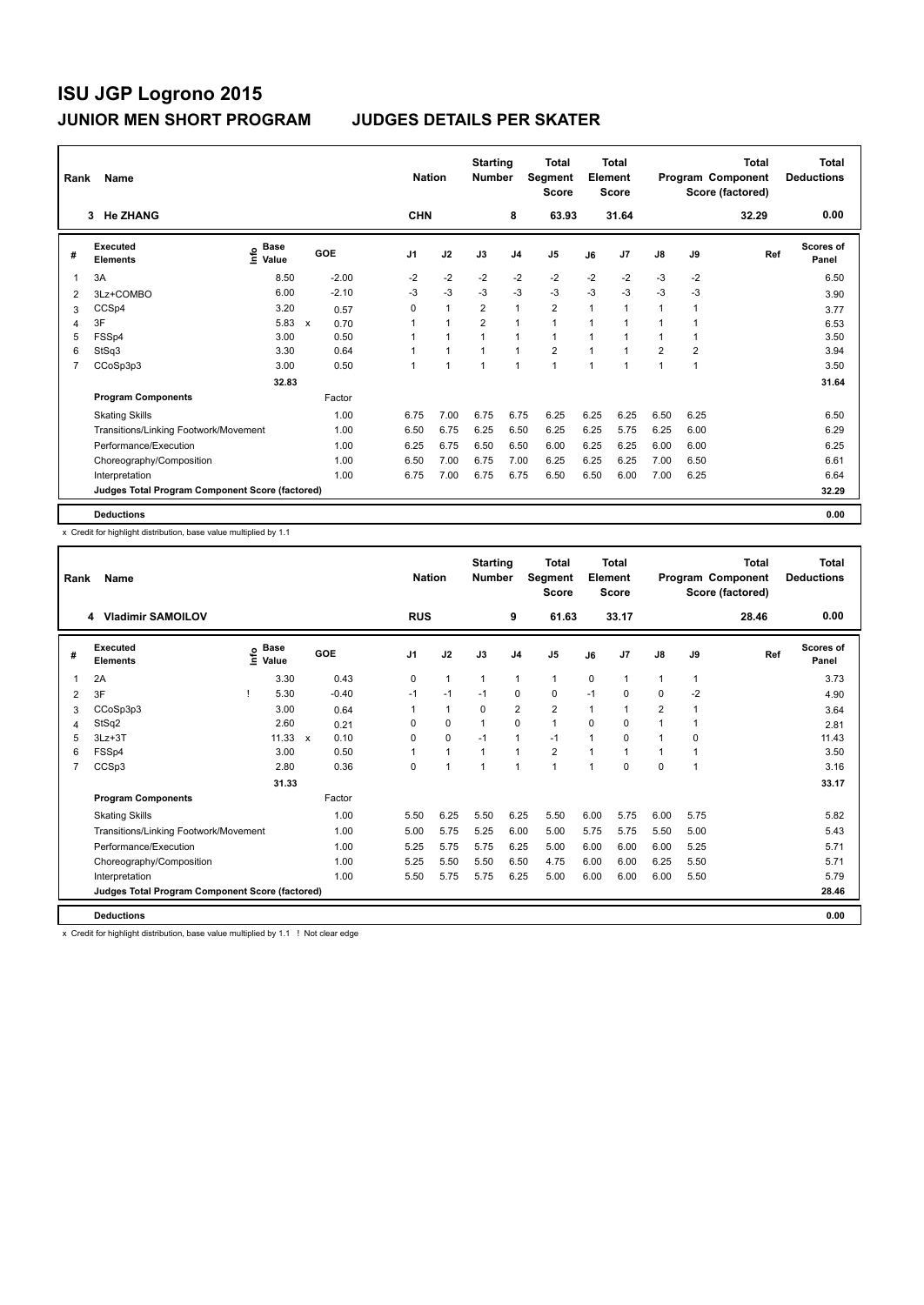| Rank           | Name                                            |                                    |              |         |                | <b>Nation</b>  | <b>Starting</b><br><b>Number</b> |                | <b>Total</b><br>Segment<br><b>Score</b> |      | Total<br>Element<br><b>Score</b> |                |          | <b>Total</b><br>Program Component<br>Score (factored) | <b>Total</b><br><b>Deductions</b> |
|----------------|-------------------------------------------------|------------------------------------|--------------|---------|----------------|----------------|----------------------------------|----------------|-----------------------------------------|------|----------------------------------|----------------|----------|-------------------------------------------------------|-----------------------------------|
|                | Julian Zhi Jie YEE<br>5                         |                                    |              |         | <b>MAS</b>     |                |                                  | 21             | 59.34                                   |      | 31.55                            |                |          | 27.79                                                 | 0.00                              |
| #              | Executed<br><b>Elements</b>                     | <b>Base</b><br>$\frac{6}{5}$ Value |              | GOE     | J <sub>1</sub> | J2             | J3                               | J <sub>4</sub> | J <sub>5</sub>                          | J6   | J7                               | J8             | J9       | Ref                                                   | <b>Scores of</b><br>Panel         |
| 1              | 3A                                              | 8.50                               |              | $-2.71$ | $-3$           | $-2$           | $-3$                             | $-2$           | $-3$                                    | $-3$ | $-3$                             | $-3$           | $-2$     |                                                       | 5.79                              |
| $\overline{2}$ | $3Lz + 2T$                                      | 7.30                               |              | 0.00    | 0              | $\mathbf 0$    | $-1$                             | $\mathbf 0$    | $\mathbf{1}$                            | 0    | $\mathbf 0$                      | 0              | 0        |                                                       | 7.30                              |
| 3              | FSSp3                                           | 2.60                               |              | 0.43    | 0              | $\overline{1}$ | $\mathbf{1}$                     | $\mathbf{1}$   | $\mathbf{1}$                            | 1    | 2                                | 1              | 0        |                                                       | 3.03                              |
| 4              | CCSp3                                           | 2.80                               |              | $-0.30$ | $-1$           | $-1$           | $-1$                             | $-1$           | $-2$                                    | $-1$ | 0                                | $-2$           | 0        |                                                       | 2.50                              |
| 5              | 3F                                              | 5.83                               | $\mathbf{x}$ | $-0.20$ | $-1$           | $-1$           | $-1$                             | 0              | $\mathbf{1}$                            | $-1$ | 1                                | 0              | 0        |                                                       | 5.63                              |
| 6              | StSq3                                           | 3.30                               |              | 0.29    |                | $\mathbf 0$    | $\mathbf{1}$                     | $\mathbf 0$    | $\mathbf 0$                             | 0    | 1                                | $\overline{2}$ | 1        |                                                       | 3.59                              |
| 7              | CCoSp3p4                                        | 3.50                               |              | 0.21    | 0              | $\Omega$       | $\Omega$                         | $\Omega$       | 1                                       | 1    | 1                                | 1              | $\Omega$ |                                                       | 3.71                              |
|                |                                                 | 33.83                              |              |         |                |                |                                  |                |                                         |      |                                  |                |          |                                                       | 31.55                             |
|                | <b>Program Components</b>                       |                                    |              | Factor  |                |                |                                  |                |                                         |      |                                  |                |          |                                                       |                                   |
|                | <b>Skating Skills</b>                           |                                    |              | 1.00    | 5.75           | 5.75           | 5.25                             | 5.50           | 6.00                                    | 5.50 | 5.75                             | 5.50           | 6.25     |                                                       | 5.68                              |
|                | Transitions/Linking Footwork/Movement           |                                    |              | 1.00    | 5.25           | 5.50           | 5.00                             | 5.00           | 5.50                                    | 5.00 | 5.50                             | 4.25           | 6.00     |                                                       | 5.25                              |
|                | Performance/Execution                           |                                    |              | 1.00    | 6.00           | 5.50           | 5.50                             | 5.25           | 6.00                                    | 5.50 | 6.00                             | 5.00           | 6.75     |                                                       | 5.68                              |
|                | Choreography/Composition                        |                                    |              | 1.00    | 5.50           | 5.75           | 5.50                             | 5.25           | 5.75                                    | 5.25 | 5.75                             | 5.25           | 6.25     |                                                       | 5.54                              |
|                | Interpretation                                  |                                    |              | 1.00    | 5.75           | 5.75           | 5.75                             | 5.00           | 6.00                                    | 5.50 | 5.75                             | 5.00           | 6.50     |                                                       | 5.64                              |
|                | Judges Total Program Component Score (factored) |                                    |              |         |                |                |                                  |                |                                         |      |                                  |                |          |                                                       | 27.79                             |
|                | <b>Deductions</b>                               |                                    |              |         |                |                |                                  |                |                                         |      |                                  |                |          |                                                       | 0.00                              |

x Credit for highlight distribution, base value multiplied by 1.1 ! Not clear edge

| Rank | Name                                            |              |                      |         | <b>Nation</b> |                      | <b>Starting</b><br><b>Number</b> |                | <b>Total</b><br>Segment<br><b>Score</b> |              | <b>Total</b><br>Element<br><b>Score</b> |                         |              | Total<br>Program Component<br>Score (factored) | <b>Total</b><br><b>Deductions</b> |
|------|-------------------------------------------------|--------------|----------------------|---------|---------------|----------------------|----------------------------------|----------------|-----------------------------------------|--------------|-----------------------------------------|-------------------------|--------------|------------------------------------------------|-----------------------------------|
|      | <b>Matteo RIZZO</b><br>6                        |              |                      |         | <b>ITA</b>    |                      |                                  | 11             | 58.89                                   |              | 31.57                                   |                         |              | 27.32                                          | 0.00                              |
| #    | Executed<br><b>Elements</b>                     | ١nfo         | <b>Base</b><br>Value | GOE     | J1            | J2                   | J3                               | J <sub>4</sub> | J <sub>5</sub>                          | J6           | J <sub>7</sub>                          | J8                      | J9           | Ref                                            | <b>Scores of</b><br>Panel         |
| 1    | 2A                                              |              | 3.30                 | 0.50    |               | $\mathbf{1}$         | 1                                | $\mathbf{1}$   | $\mathbf{1}$                            | $\mathbf{1}$ | $\overline{1}$                          | $\overline{\mathbf{c}}$ | $\mathbf{1}$ |                                                | 3.80                              |
| 2    | $3Lz + 3T <$                                    | $\checkmark$ | 9.00                 | $-1.30$ | $-3$          | $-1$                 | $-1$                             | $-2$           | $-3$                                    | $-2$         | $-2$                                    | $-1$                    | $-2$         |                                                | 7.70                              |
| 3    | FSSp4                                           |              | 3.00                 | 0.64    |               | $\overline{2}$       | $\overline{2}$                   | $\mathbf{1}$   | $\mathbf{1}$                            | $\mathbf{1}$ | $\overline{2}$                          | 1                       | 1            |                                                | 3.64                              |
| 4    | 3F                                              |              | 5.30                 | 0.60    | 0             | $\mathbf{1}$         | 0                                | 1              | 1                                       | 1            | 1                                       | 1                       | 1            |                                                | 5.90                              |
| 5    | CCSp3                                           |              | 2.80                 | 0.00    | $-1$          | 0                    | $\Omega$                         | 0              | 0                                       | $\mathbf 1$  | $\Omega$                                | 0                       | 0            |                                                | 2.80                              |
| 6    | StSq3                                           |              | 3.30                 | 0.43    |               | $\blacktriangleleft$ | 1                                | $\Omega$       | $\blacktriangleleft$                    | $\mathbf 1$  | 1                                       | 1                       | 0            |                                                | 3.73                              |
| 7    | CCoSp3p4                                        |              | 3.50                 | 0.50    | $\Omega$      | $\overline{ }$       | 1                                | $\overline{1}$ | 1                                       | $\mathbf 1$  | 1                                       | 1                       | 1            |                                                | 4.00                              |
|      |                                                 |              | 30.20                |         |               |                      |                                  |                |                                         |              |                                         |                         |              |                                                | 31.57                             |
|      | <b>Program Components</b>                       |              |                      | Factor  |               |                      |                                  |                |                                         |              |                                         |                         |              |                                                |                                   |
|      | <b>Skating Skills</b>                           |              |                      | 1.00    | 5.50          | 6.00                 | 5.50                             | 5.50           | 5.00                                    | 5.50         | 5.50                                    | 5.50                    | 5.25         |                                                | 5.46                              |
|      | Transitions/Linking Footwork/Movement           |              |                      | 1.00    | 5.25          | 5.75                 | 5.00                             | 5.25           | 4.75                                    | 5.00         | 5.25                                    | 5.50                    | 5.00         |                                                | 5.18                              |
|      | Performance/Execution                           |              |                      | 1.00    | 5.50          | 6.00                 | 5.75                             | 5.50           | 5.50                                    | 5.50         | 5.50                                    | 6.00                    | 5.00         |                                                | 5.61                              |
|      | Choreography/Composition                        |              |                      | 1.00    | 5.50          | 6.00                 | 5.75                             | 5.25           | 5.00                                    | 5.25         | 5.25                                    | 6.00                    | 5.25         |                                                | 5.46                              |
|      | Interpretation                                  |              |                      | 1.00    | 5.50          | 5.75                 | 6.00                             | 5.50           | 5.50                                    | 5.50         | 5.50                                    | 6.00                    | 5.25         |                                                | 5.61                              |
|      | Judges Total Program Component Score (factored) |              |                      |         |               |                      |                                  |                |                                         |              |                                         |                         |              |                                                | 27.32                             |
|      | <b>Deductions</b>                               |              |                      |         |               |                      |                                  |                |                                         |              |                                         |                         |              |                                                | 0.00                              |

< Under-rotated jump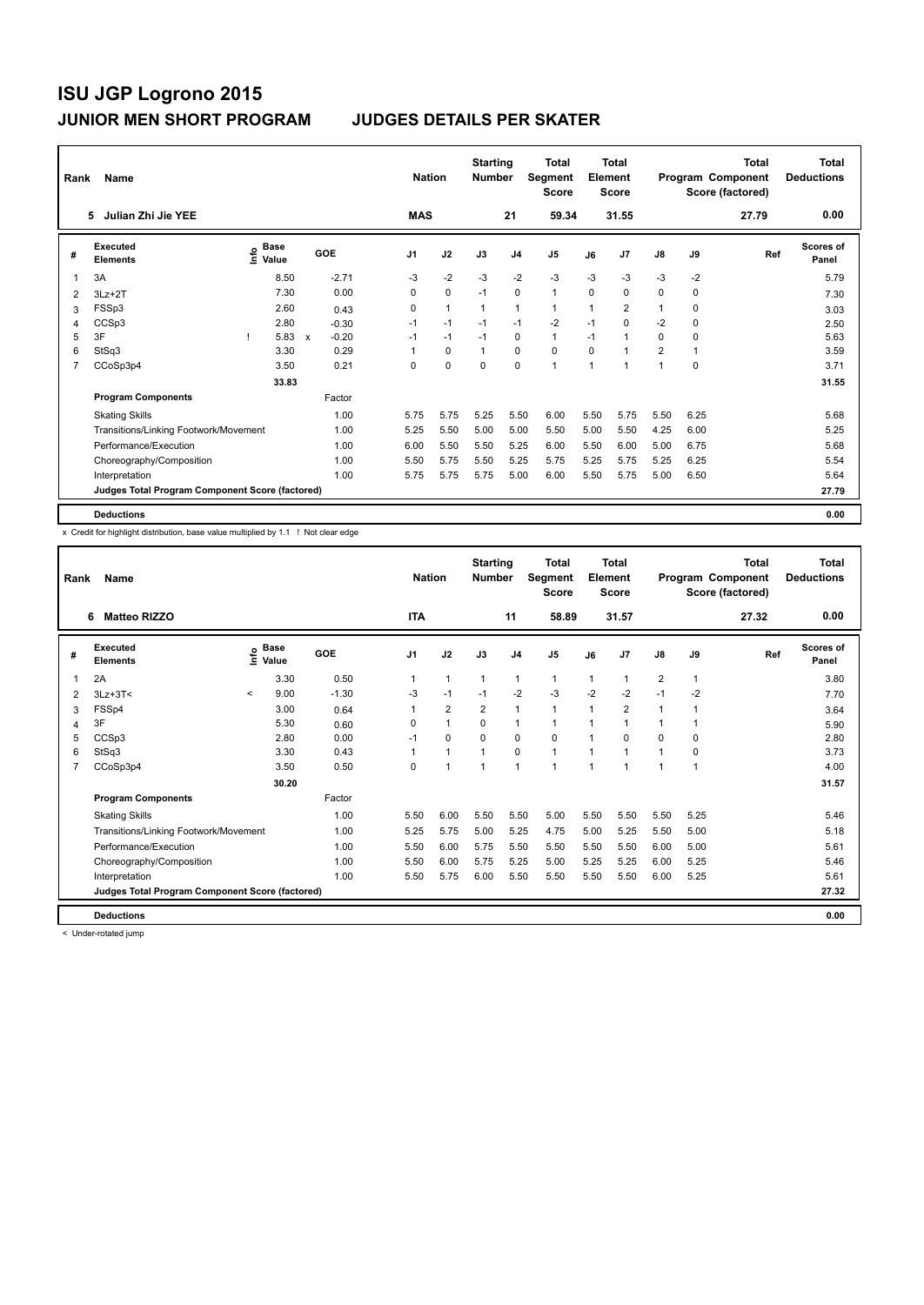| Rank           | Name                                            |              |                      |              |         | <b>Nation</b>  |              | <b>Starting</b><br><b>Number</b> |                | <b>Total</b><br>Segment<br><b>Score</b> |      | <b>Total</b><br>Element<br><b>Score</b> |              |                         | Total<br>Program Component<br>Score (factored) | <b>Total</b><br><b>Deductions</b> |
|----------------|-------------------------------------------------|--------------|----------------------|--------------|---------|----------------|--------------|----------------------------------|----------------|-----------------------------------------|------|-----------------------------------------|--------------|-------------------------|------------------------------------------------|-----------------------------------|
|                | <b>Niko ULANOVSKY</b><br>7                      |              |                      |              |         | <b>GER</b>     |              |                                  | 12             | 56.79                                   |      | 31.15                                   |              |                         | 26.64                                          | 1.00                              |
| #              | Executed<br><b>Elements</b>                     | lnfo         | <b>Base</b><br>Value |              | GOE     | J <sub>1</sub> | J2           | J3                               | J <sub>4</sub> | J <sub>5</sub>                          | J6   | J <sub>7</sub>                          | J8           | J9                      | Ref                                            | <b>Scores of</b><br>Panel         |
| 1              | 3A<                                             | $\checkmark$ | 5.90                 |              | $-3.00$ | $-3$           | $-3$         | $-3$                             | $-3$           | $-3$                                    | $-3$ | $-3$                                    | $-3$         | $-3$                    |                                                | 2.90                              |
| $\overline{2}$ | $3Lz + 3T$                                      |              | 10.30                |              | 0.20    | 0              | $\mathbf{1}$ | $\Omega$                         | $\Omega$       | $\mathbf{1}$                            | 0    | $\Omega$                                | $\mathbf{1}$ | $\Omega$                |                                                | 10.50                             |
| 3              | CCSp3                                           |              | 2.80                 |              | $-0.21$ | $-1$           | $-1$         | $-1$                             | $-1$           | 0                                       | $-1$ | 0                                       | $-1$         | 0                       |                                                | 2.59                              |
| 4              | 3F                                              |              | 5.83                 | $\mathsf{x}$ | 0.70    |                | $\mathbf{1}$ | $\mathbf{1}$                     | $\mathbf{1}$   | $\mathbf{1}$                            | 1    | 1                                       | 1            | $\overline{\mathbf{c}}$ |                                                | 6.53                              |
| 5              | StSq2                                           |              | 2.60                 |              | 0.00    | 0              | $\mathbf 0$  | $\mathbf 0$                      | $\mathbf 0$    | $\mathbf 0$                             | 0    | 0                                       | 0            | 0                       |                                                | 2.60                              |
| 6              | CCoSp3p4                                        |              | 3.50                 |              | 0.14    | 0              | $\mathbf{1}$ | $\mathbf 0$                      | $\mathbf 0$    | $\mathbf{1}$                            | 0    | $\overline{1}$                          | 0            | 0                       |                                                | 3.64                              |
| $\overline{7}$ | FSSp3                                           |              | 2.60                 |              | $-0.21$ | 0              | $\mathbf 0$  | $-1$                             | $-1$           | $-1$                                    | 0    | $-1$                                    | $-1$         | $-1$                    |                                                | 2.39                              |
|                |                                                 |              | 33.53                |              |         |                |              |                                  |                |                                         |      |                                         |              |                         |                                                | 31.15                             |
|                | <b>Program Components</b>                       |              |                      |              | Factor  |                |              |                                  |                |                                         |      |                                         |              |                         |                                                |                                   |
|                | <b>Skating Skills</b>                           |              |                      |              | 1.00    | 5.25           | 6.00         | 5.50                             | 6.00           | 5.50                                    | 5.25 | 5.50                                    | 5.00         | 5.50                    |                                                | 5.50                              |
|                | Transitions/Linking Footwork/Movement           |              |                      |              | 1.00    | 4.75           | 5.50         | 5.50                             | 5.75           | 5.00                                    | 5.00 | 5.50                                    | 4.25         | 5.25                    |                                                | 5.21                              |
|                | Performance/Execution                           |              |                      |              | 1.00    | 4.50           | 5.75         | 5.25                             | 5.50           | 5.50                                    | 5.25 | 5.25                                    | 4.75         | 5.25                    |                                                | 5.25                              |
|                | Choreography/Composition                        |              |                      |              | 1.00    | 4.75           | 5.75         | 5.75                             | 6.00           | 5.25                                    | 5.25 | 5.50                                    | 4.50         | 5.50                    |                                                | 5.39                              |
|                | Interpretation                                  |              |                      |              | 1.00    | 4.50           | 5.75         | 5.50                             | 5.50           | 5.50                                    | 5.25 | 5.25                                    | 4.25         | 5.50                    |                                                | 5.29                              |
|                | Judges Total Program Component Score (factored) |              |                      |              |         |                |              |                                  |                |                                         |      |                                         |              |                         |                                                | 26.64                             |
|                | <b>Deductions</b>                               |              |                      | Falls:       | $-1.00$ |                |              |                                  |                |                                         |      |                                         |              |                         |                                                | $-1.00$                           |

< Under-rotated jump x Credit for highlight distribution, base value multiplied by 1.1

| Rank           | Name                                            |                                           |              |         | <b>Nation</b>  |                      | <b>Starting</b><br><b>Number</b> |                | <b>Total</b><br>Segment<br><b>Score</b> |          | <b>Total</b><br>Element<br><b>Score</b> |              |      | <b>Total</b><br>Program Component<br>Score (factored) | <b>Total</b><br><b>Deductions</b> |
|----------------|-------------------------------------------------|-------------------------------------------|--------------|---------|----------------|----------------------|----------------------------------|----------------|-----------------------------------------|----------|-----------------------------------------|--------------|------|-------------------------------------------------------|-----------------------------------|
|                | Andrei LAZUKIN<br>8                             |                                           |              |         | <b>RUS</b>     |                      |                                  | 18             | 54.24                                   |          | 26.53                                   |              |      | 28.71                                                 | 1.00                              |
| #              | Executed<br><b>Elements</b>                     | $\frac{e}{E}$ Base<br>$\frac{e}{E}$ Value |              | GOE     | J <sub>1</sub> | J2                   | J3                               | J <sub>4</sub> | J5                                      | J6       | J <sub>7</sub>                          | J8           | J9   | Ref                                                   | Scores of<br>Panel                |
| 1              | 3A                                              | 8.50                                      |              | 0.43    | $\Omega$       | $\overline{2}$       | $\mathbf 0$                      | $\mathbf{1}$   | 0                                       | 0        | $\overline{1}$                          | $\mathbf{1}$ | 0    |                                                       | 8.93                              |
| 2              | $2Lz + 3T <$                                    | 5.10                                      |              | $-2.10$ | $-3$           | $-3$                 | $-3$                             | $-3$           | $-3$                                    | $-3$     | $-3$                                    | $-3$         | $-3$ |                                                       | 3.00                              |
| 3              | CCSp                                            | 0.00                                      |              | 0.00    |                |                      |                                  |                |                                         |          |                                         |              |      |                                                       | 0.00                              |
| 4              | FSSp4                                           | 3.00                                      |              | 0.36    | 0              | $\blacktriangleleft$ |                                  | 1              | $-1$                                    | 1        | 1                                       | 1            | 0    |                                                       | 3.36                              |
| 5              | 3F                                              | 5.83                                      | $\mathbf{x}$ | 0.30    | 0              | $\mathbf{1}$         |                                  | $\mathbf{1}$   | 0                                       | $\Omega$ | $\Omega$                                | 0            | 1    |                                                       | 6.13                              |
| 6              | CCoSp3p2                                        | 2.50                                      |              | $-0.13$ | $-1$           | $-1$                 | 0                                | $\mathbf 0$    | $-1$                                    | 0        | $\mathbf 0$                             | 0            | $-1$ |                                                       | 2.37                              |
| $\overline{7}$ | StSq2                                           | 2.60                                      |              | 0.14    | $\Omega$       | $\Omega$             | $\Omega$                         | $\mathbf{1}$   | 0                                       | $\Omega$ | 1                                       | $\mathbf{1}$ | 0    |                                                       | 2.74                              |
|                |                                                 | 27.53                                     |              |         |                |                      |                                  |                |                                         |          |                                         |              |      |                                                       | 26.53                             |
|                | <b>Program Components</b>                       |                                           |              | Factor  |                |                      |                                  |                |                                         |          |                                         |              |      |                                                       |                                   |
|                | <b>Skating Skills</b>                           |                                           |              | 1.00    | 5.25           | 6.50                 | 5.50                             | 6.75           | 5.00                                    | 6.50     | 6.50                                    | 5.75         | 5.75 |                                                       | 5.96                              |
|                | Transitions/Linking Footwork/Movement           |                                           |              | 1.00    | 5.00           | 6.25                 | 5.25                             | 6.75           | 4.75                                    | 6.00     | 6.25                                    | 4.50         | 5.25 |                                                       | 5.54                              |
|                | Performance/Execution                           |                                           |              | 1.00    | 5.25           | 6.25                 | 5.50                             | 6.25           | 5.50                                    | 6.00     | 6.50                                    | 5.25         | 5.00 |                                                       | 5.71                              |
|                | Choreography/Composition                        |                                           |              | 1.00    | 5.25           | 6.50                 | 5.25                             | 6.75           | 5.00                                    | 6.25     | 6.50                                    | 5.50         | 5.25 |                                                       | 5.79                              |
|                | Interpretation                                  |                                           |              | 1.00    | 5.00           | 6.25                 | 5.50                             | 6.75           | 5.00                                    | 6.25     | 6.50                                    | 5.25         | 5.25 |                                                       | 5.71                              |
|                | Judges Total Program Component Score (factored) |                                           |              |         |                |                      |                                  |                |                                         |          |                                         |              |      |                                                       | 28.71                             |
|                | <b>Deductions</b>                               |                                           | Falls:       | $-1.00$ |                |                      |                                  |                |                                         |          |                                         |              |      |                                                       | $-1.00$                           |

< Under-rotated jump x Credit for highlight distribution, base value multiplied by 1.1 ! Not clear edge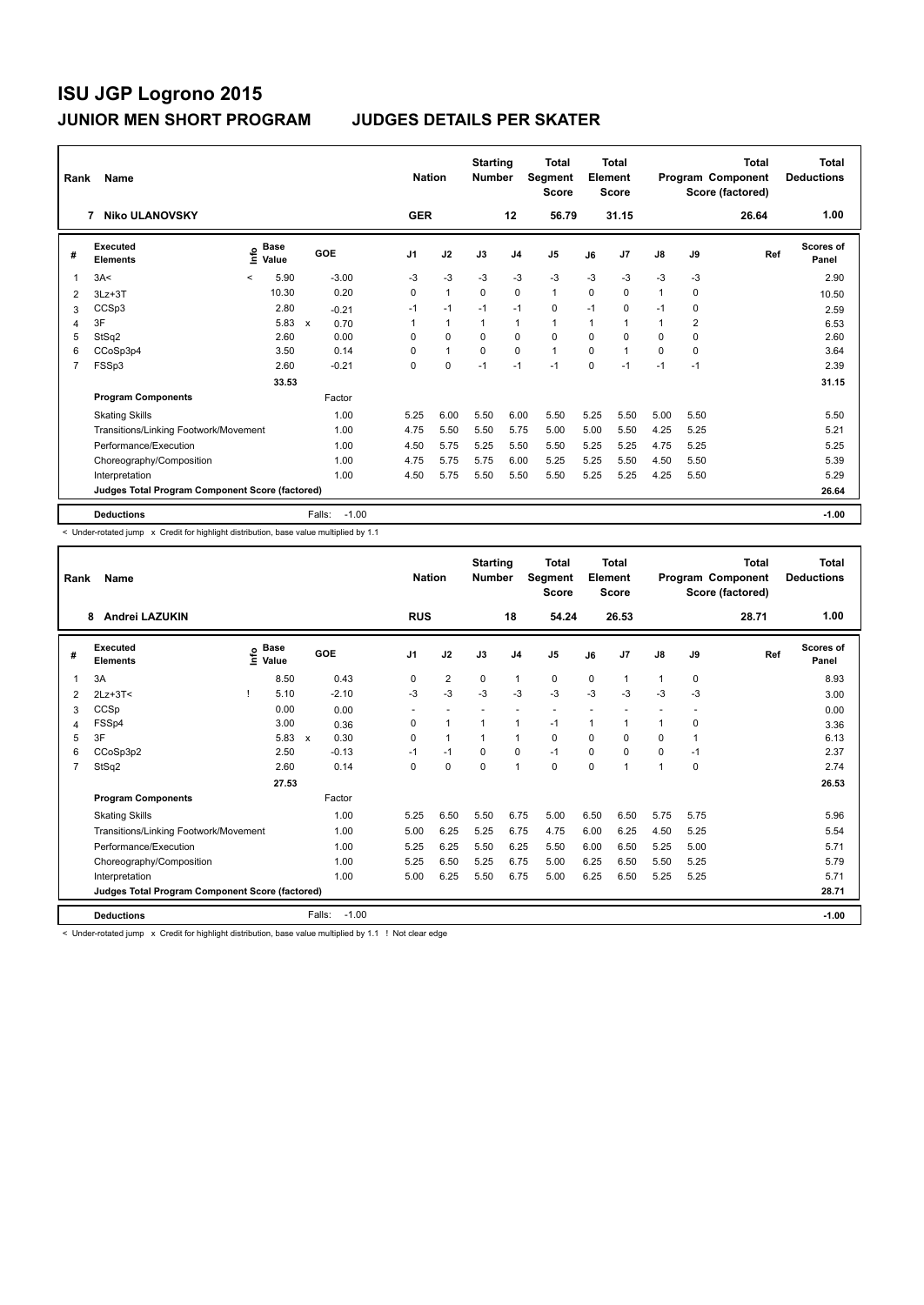| Rank           | Name                                            |                              |                           |         | <b>Nation</b>  |                | <b>Starting</b><br><b>Number</b> |                | Total<br>Segment<br><b>Score</b> |                | <b>Total</b><br>Element<br><b>Score</b> |                         |      | <b>Total</b><br>Program Component<br>Score (factored) | <b>Total</b><br><b>Deductions</b> |
|----------------|-------------------------------------------------|------------------------------|---------------------------|---------|----------------|----------------|----------------------------------|----------------|----------------------------------|----------------|-----------------------------------------|-------------------------|------|-------------------------------------------------------|-----------------------------------|
|                | Se Jong BYUN<br>9                               |                              |                           |         | <b>KOR</b>     |                |                                  | 23             | 52.69                            |                | 27.58                                   |                         |      | 26.11                                                 | 1.00                              |
| #              | Executed<br><b>Elements</b>                     | <b>Base</b><br>١nf٥<br>Value |                           | GOE     | J <sub>1</sub> | J2             | J3                               | J <sub>4</sub> | J <sub>5</sub>                   | J6             | J7                                      | J8                      | J9   | Ref                                                   | <b>Scores of</b><br>Panel         |
| -1             | 3F                                              | 5.30                         |                           | $-2.10$ | $-3$           | -3             | -3                               | -3             | $-3$                             | $-3$           | $-3$                                    | $-3$                    | $-3$ |                                                       | 3.20                              |
| 2              | CCSp4                                           | 3.20                         |                           | 0.21    | $\mathbf{1}$   | $\Omega$       | $\Omega$                         | $\mathbf{1}$   | $\Omega$                         | $\overline{1}$ | 0                                       | $\mathbf{1}$            | 0    |                                                       | 3.41                              |
| 3              | FSSp3                                           | 2.60                         |                           | 0.57    | 0              | $\overline{1}$ |                                  | 1              | $\mathbf{1}$                     |                | $\overline{2}$                          | $\overline{2}$          |      |                                                       | 3.17                              |
| 4              | $3T+2T$                                         | 6.16                         | $\boldsymbol{\mathsf{x}}$ | 0.50    | $\Omega$       | $\mathbf{1}$   |                                  | 0              | $\mathbf{1}$                     | 1              | 1                                       | 1                       | 0    |                                                       | 6.66                              |
| 5              | 2A                                              | 3.63                         | $\mathsf{x}$              | 0.21    | 1              | $\mathbf{1}$   | $\Omega$                         | $\mathbf 0$    | $\mathbf{1}$                     | $\Omega$       | $\Omega$                                | $\mathbf 1$             | 0    |                                                       | 3.84                              |
| 6              | StSq3                                           | 3.30                         |                           | 0.07    | 0              | $\mathbf 0$    | $\mathbf 0$                      | $\mathbf 0$    | $\mathbf{1}$                     | 0              | $\Omega$                                | 1                       | 0    |                                                       | 3.37                              |
| $\overline{7}$ | CCoSp3p4                                        | 3.50                         |                           | 0.43    | 0              | $\overline{1}$ | 0                                | $\mathbf{1}$   | $\overline{ }$                   | 1              | 1                                       | $\overline{\mathbf{c}}$ | 1    |                                                       | 3.93                              |
|                |                                                 | 27.69                        |                           |         |                |                |                                  |                |                                  |                |                                         |                         |      |                                                       | 27.58                             |
|                | <b>Program Components</b>                       |                              |                           | Factor  |                |                |                                  |                |                                  |                |                                         |                         |      |                                                       |                                   |
|                | <b>Skating Skills</b>                           |                              |                           | 1.00    | 5.75           | 6.00           | 5.25                             | 4.75           | 5.00                             | 5.25           | 5.25                                    | 5.50                    | 5.50 |                                                       | 5.36                              |
|                | Transitions/Linking Footwork/Movement           |                              |                           | 1.00    | 5.50           | 5.50           | 5.00                             | 4.25           | 5.00                             | 5.00           | 4.75                                    | 5.25                    | 4.75 |                                                       | 5.04                              |
|                | Performance/Execution                           |                              |                           | 1.00    | 5.25           | 5.75           | 5.00                             | 4.50           | 5.50                             | 5.00           | 5.25                                    | 5.50                    | 4.75 |                                                       | 5.18                              |
|                | Choreography/Composition                        |                              |                           | 1.00    | 5.50           | 5.75           | 5.25                             | 4.75           | 5.25                             | 5.25           | 5.25                                    | 5.75                    | 5.00 |                                                       | 5.32                              |
|                | Interpretation                                  |                              |                           | 1.00    | 5.25           | 5.75           | 5.00                             | 4.50           | 5.50                             | 5.25           | 5.00                                    | 5.50                    | 5.00 |                                                       | 5.21                              |
|                | Judges Total Program Component Score (factored) |                              |                           |         |                |                |                                  |                |                                  |                |                                         |                         |      |                                                       | 26.11                             |
|                | <b>Deductions</b>                               |                              | Falls:                    | $-1.00$ |                |                |                                  |                |                                  |                |                                         |                         |      |                                                       | $-1.00$                           |

x Credit for highlight distribution, base value multiplied by 1.1

| Rank           | Name                                            |                            |                           |         |            | <b>Nation</b> | <b>Starting</b><br><b>Number</b> |                | <b>Total</b><br>Segment<br><b>Score</b> |          | Total<br>Element<br><b>Score</b> |               |          | Total<br>Program Component<br>Score (factored) | <b>Total</b><br><b>Deductions</b> |
|----------------|-------------------------------------------------|----------------------------|---------------------------|---------|------------|---------------|----------------------------------|----------------|-----------------------------------------|----------|----------------------------------|---------------|----------|------------------------------------------------|-----------------------------------|
|                | <b>Aleix GABARA</b><br>10                       |                            |                           |         | <b>ESP</b> |               |                                  | 4              | 52.20                                   |          | 27.42                            |               |          | 24.78                                          | 0.00                              |
| #              | Executed<br><b>Elements</b>                     | e Base<br>E Value<br>Value | GOE                       |         | J1         | J2            | J3                               | J <sub>4</sub> | J <sub>5</sub>                          | J6       | J7                               | $\mathsf{J}8$ | J9       | Ref                                            | Scores of<br>Panel                |
|                | $3Lo+2T$                                        | 6.40                       |                           | 0.20    | 0          | $\mathbf{1}$  | 0                                | 0              | $\mathbf{1}$                            | 0        | 0                                | 1             | 0        |                                                | 6.60                              |
| 2              | 3F                                              | 5.30                       |                           | $-0.50$ | $-1$       | $\Omega$      | $-1$                             | $-1$           | 0                                       | $-1$     | $-2$                             | $-1$          | 0        |                                                | 4.80                              |
| 3              | CCoSp3p4                                        | 3.50                       |                           | 0.64    | 1          | $\mathbf{1}$  | $\overline{2}$                   | 1              | $\overline{2}$                          | 0        | $\overline{2}$                   | 1             | 1        |                                                | 4.14                              |
| 4              | FSSp4                                           | 3.00                       |                           | 0.07    | $\Omega$   | $\mathbf{1}$  | 0                                | $-1$           | 1                                       | $\Omega$ | 0                                | 0             | $\Omega$ |                                                | 3.07                              |
| 5              | StSq2                                           | 2.60                       |                           | 0.21    | $\Omega$   | $\mathbf{1}$  | $\Omega$                         | $\Omega$       | 1                                       | $\Omega$ | $\Omega$                         | 1             | 1        |                                                | 2.81                              |
| 6              | 2A                                              | 3.63                       | $\boldsymbol{\mathsf{x}}$ | 0.07    | $\Omega$   | $\Omega$      | $\Omega$                         | $\Omega$       | 1                                       | 0        | 0                                | $\mathbf{1}$  | $\Omega$ |                                                | 3.70                              |
| $\overline{7}$ | CCSp2                                           | 2.30                       |                           | 0.00    | $\Omega$   | 0             | 0                                | $\Omega$       | $\Omega$                                | 1        | 0                                | 0             | $-1$     |                                                | 2.30                              |
|                |                                                 | 26.73                      |                           |         |            |               |                                  |                |                                         |          |                                  |               |          |                                                | 27.42                             |
|                | <b>Program Components</b>                       |                            |                           | Factor  |            |               |                                  |                |                                         |          |                                  |               |          |                                                |                                   |
|                | <b>Skating Skills</b>                           |                            |                           | 1.00    | 5.00       | 4.75          | 4.50                             | 4.75           | 5.50                                    | 5.25     | 5.25                             | 5.25          | 4.50     |                                                | 4.96                              |
|                | Transitions/Linking Footwork/Movement           |                            |                           | 1.00    | 4.75       | 4.50          | 4.00                             | 4.50           | 5.50                                    | 5.00     | 4.75                             | 5.00          | 4.50     |                                                | 4.71                              |
|                | Performance/Execution                           |                            |                           | 1.00    | 4.75       | 4.75          | 5.00                             | 5.00           | 5.75                                    | 5.25     | 5.25                             | 5.25          | 5.25     |                                                | 5.11                              |
|                | Choreography/Composition                        |                            |                           | 1.00    | 4.75       | 4.50          | 5.00                             | 4.75           | 5.50                                    | 5.25     | 5.25                             | 5.25          | 5.25     |                                                | 5.07                              |
|                | Interpretation                                  |                            |                           | 1.00    | 4.75       | 4.50          | 4.75                             | 4.50           | 5.25                                    | 5.25     | 5.00                             | 5.00          | 5.25     |                                                | 4.93                              |
|                | Judges Total Program Component Score (factored) |                            |                           |         |            |               |                                  |                |                                         |          |                                  |               |          |                                                | 24.78                             |
|                | <b>Deductions</b>                               |                            |                           |         |            |               |                                  |                |                                         |          |                                  |               |          |                                                | 0.00                              |

x Credit for highlight distribution, base value multiplied by 1.1 ! Not clear edge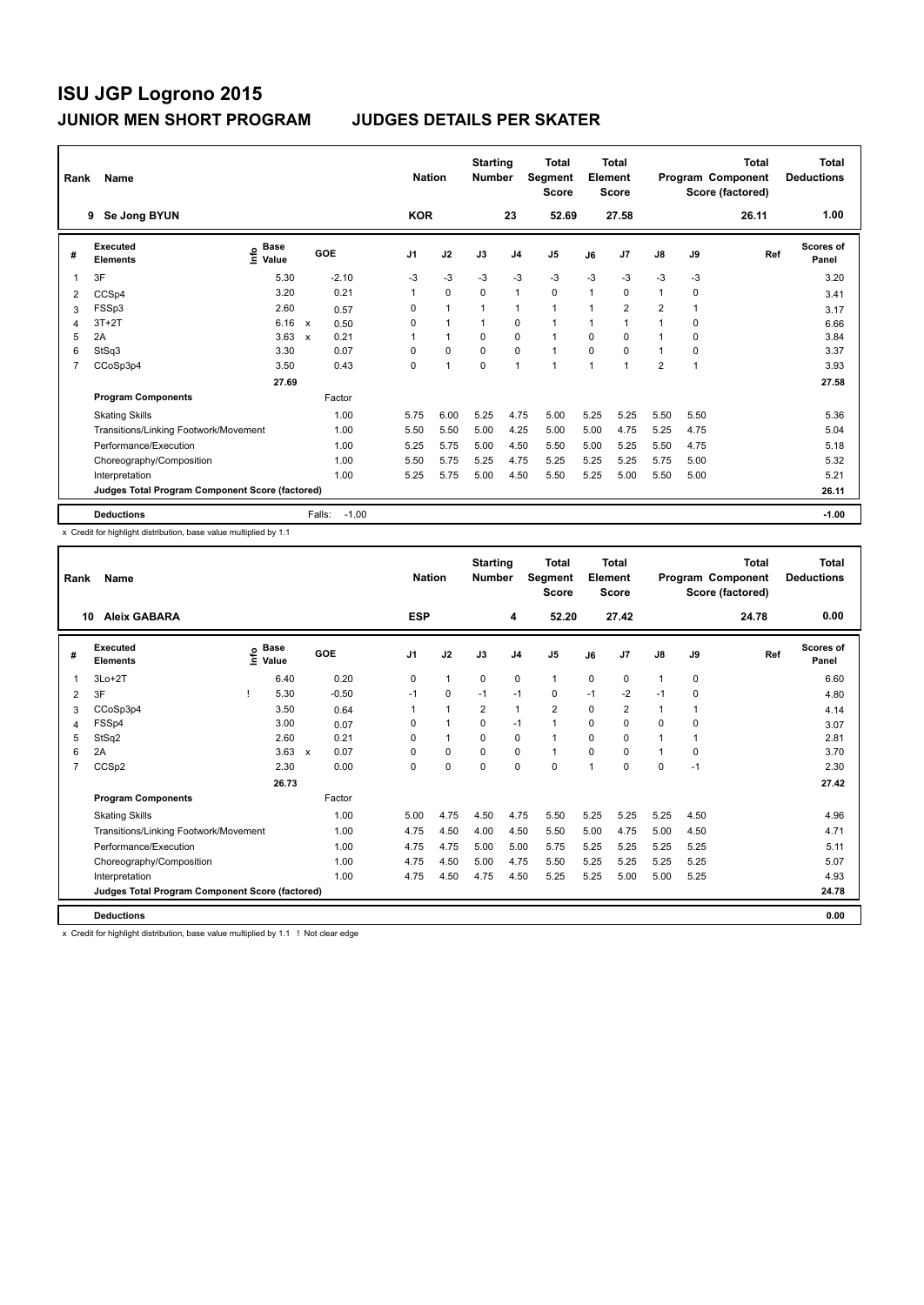| Rank | Name                                            |    |                      |                           |         | <b>Nation</b>  |             | <b>Starting</b><br><b>Number</b> |                | Total<br>Segment<br><b>Score</b> |          | <b>Total</b><br>Element<br>Score |      |                | <b>Total</b><br>Program Component<br>Score (factored) | Total<br><b>Deductions</b> |
|------|-------------------------------------------------|----|----------------------|---------------------------|---------|----------------|-------------|----------------------------------|----------------|----------------------------------|----------|----------------------------------|------|----------------|-------------------------------------------------------|----------------------------|
|      | <b>Yuto KISHINA</b><br>11                       |    |                      |                           |         | <b>JPN</b>     |             |                                  | 1              | 51.25                            |          | 26.18                            |      |                | 26.07                                                 | 1.00                       |
| #    | Executed<br><b>Elements</b>                     | ۴ů | <b>Base</b><br>Value |                           | GOE     | J <sub>1</sub> | J2          | J3                               | J <sub>4</sub> | J <sub>5</sub>                   | J6       | J7                               | J8   | J9             | Ref                                                   | <b>Scores of</b><br>Panel  |
| 1    | 3F                                              |    | 5.30                 |                           | $-2.10$ | $-3$           | $-3$        | $-3$                             | -3             | $-3$                             | $-3$     | $-3$                             | $-3$ | -3             |                                                       | 3.20                       |
| 2    | $3T+3T$                                         |    | 8.60                 |                           | 0.10    | $\Omega$       | $\mathbf 0$ | $\Omega$                         | $\mathbf{1}$   | $\mathbf{1}$                     | $\Omega$ | 0                                | 0    | 0              |                                                       | 8.70                       |
| 3    | CCS <sub>p2</sub>                               |    | 2.30                 |                           | $-0.21$ | 0              | $-1$        | $-1$                             | $-1$           | $-1$                             | $\Omega$ | 0                                | $-1$ | $-1$           |                                                       | 2.09                       |
| 4    | 2A                                              |    | 3.63                 | $\boldsymbol{\mathsf{x}}$ | $-0.50$ | $-1$           | $-1$        | $-1$                             | $-1$           | $-1$                             | $-1$     | $-1$                             | $-1$ | $-1$           |                                                       | 3.13                       |
| 5    | FSSp3                                           |    | 2.60                 |                           | 0.00    | 0              | $\mathbf 0$ | $\mathbf 0$                      | $\mathbf 0$    | $\mathbf{1}$                     | $\Omega$ | 0                                | 0    | 0              |                                                       | 2.60                       |
| 6    | StSq2                                           |    | 2.60                 |                           | 0.00    | $\Omega$       | $\mathbf 0$ | $-1$                             | $\mathbf 0$    | $\mathbf{1}$                     | 0        | 0                                | 1    | $-1$           |                                                       | 2.60                       |
| 7    | CCoSp3p4                                        |    | 3.50                 |                           | 0.36    | 0              | $\pmb{0}$   | 1                                | $\mathbf{1}$   | $\overline{1}$                   | 0        | $\overline{\phantom{a}}$         | 1    | $\overline{1}$ |                                                       | 3.86                       |
|      |                                                 |    | 28.53                |                           |         |                |             |                                  |                |                                  |          |                                  |      |                |                                                       | 26.18                      |
|      | <b>Program Components</b>                       |    |                      |                           | Factor  |                |             |                                  |                |                                  |          |                                  |      |                |                                                       |                            |
|      | <b>Skating Skills</b>                           |    |                      |                           | 1.00    | 5.50           | 5.25        | 4.50                             | 6.00           | 5.50                             | 5.25     | 5.50                             | 6.25 | 5.75           |                                                       | 5.54                       |
|      | Transitions/Linking Footwork/Movement           |    |                      |                           | 1.00    | 5.25           | 4.75        | 3.75                             | 5.50           | 4.75                             | 4.75     | 5.25                             | 5.25 | 4.75           |                                                       | 4.96                       |
|      | Performance/Execution                           |    |                      |                           | 1.00    | 5.25           | 5.00        | 4.25                             | 5.50           | 5.00                             | 4.75     | 5.50                             | 5.50 | 5.00           |                                                       | 5.14                       |
|      | Choreography/Composition                        |    |                      |                           | 1.00    | 5.25           | 4.75        | 3.75                             | 5.75           | 5.25                             | 5.25     | 5.75                             | 6.00 | 5.00           |                                                       | 5.29                       |
|      | Interpretation                                  |    |                      |                           | 1.00    | 5.00           | 4.75        | 4.00                             | 5.50           | 5.00                             | 5.25     | 5.50                             | 5.50 | 5.00           |                                                       | 5.14                       |
|      | Judges Total Program Component Score (factored) |    |                      |                           |         |                |             |                                  |                |                                  |          |                                  |      |                |                                                       | 26.07                      |
|      | <b>Deductions</b>                               |    |                      | Falls:                    | $-1.00$ |                |             |                                  |                |                                  |          |                                  |      |                |                                                       | $-1.00$                    |

x Credit for highlight distribution, base value multiplied by 1.1 ! Not clear edge

| Rank | Name                                            |         |                   |                           |         |            | <b>Nation</b>  | <b>Starting</b><br><b>Number</b> |                | Total<br>Segment<br><b>Score</b> |          | <b>Total</b><br>Element<br><b>Score</b> |                |      | Total<br>Program Component<br>Score (factored) | <b>Total</b><br><b>Deductions</b> |
|------|-------------------------------------------------|---------|-------------------|---------------------------|---------|------------|----------------|----------------------------------|----------------|----------------------------------|----------|-----------------------------------------|----------------|------|------------------------------------------------|-----------------------------------|
|      | <b>Ton CONSUL</b><br>12                         |         |                   |                           |         | <b>ESP</b> |                |                                  | 16             | 50.88                            |          | 25.02                                   |                |      | 25.86                                          | 0.00                              |
| #    | <b>Executed</b><br><b>Elements</b>              |         | e Base<br>E Value |                           | GOE     | J1         | J2             | J3                               | J <sub>4</sub> | J <sub>5</sub>                   | J6       | J <sub>7</sub>                          | $\mathsf{J}8$  | J9   | Ref                                            | <b>Scores of</b><br>Panel         |
|      | $3S+2T$                                         |         | 5.70              |                           | $-0.20$ | 0          | 0              | $-1$                             | $\mathbf 0$    | $-1$                             | $-1$     | 0                                       | 0              | 0    |                                                | 5.50                              |
| 2    | 3F<                                             | $\prec$ | 3.70              |                           | $-1.70$ | -3         | $-2$           | $-1$                             | $-2$           | $-3$                             | $-3$     | $-3$                                    | $-1$           | -3   |                                                | 2.00                              |
| 3    | FSSp4                                           |         | 3.00              |                           | 0.29    | 1          | $\mathbf{1}$   | 0                                | 0              | $\mathbf{1}$                     | 1        | $-1$                                    | 1              | 0    |                                                | 3.29                              |
| 4    | StSq3                                           |         | 3.30              |                           | 0.14    | $\Omega$   | $\mathbf{1}$   | 1                                | 0              | 0                                | $\Omega$ | 0                                       | 1              | 0    |                                                | 3.44                              |
| 5    | 2A                                              |         | 3.63              | $\boldsymbol{\mathsf{x}}$ | 0.00    | $\Omega$   | 0              | $\Omega$                         | $\mathbf 0$    | $-1$                             | $\Omega$ | $\Omega$                                | 0              | 0    |                                                | 3.63                              |
| 6    | CCSp3                                           |         | 2.80              |                           | 0.50    | 1          | $\mathbf{1}$   | $\Omega$                         | $\mathbf{1}$   | $\mathbf{1}$                     | 1        | $\blacktriangleleft$                    | $\overline{2}$ | 1    |                                                | 3.30                              |
| 7    | CCoSp3p4                                        |         | 3.50              |                           | 0.36    | 0          | $\overline{2}$ | $\mathbf 0$                      | $\mathbf{1}$   | 1                                | 1        | $\Omega$                                | $\mathbf{1}$   | 1    |                                                | 3.86                              |
|      |                                                 |         | 25.63             |                           |         |            |                |                                  |                |                                  |          |                                         |                |      |                                                | 25.02                             |
|      | <b>Program Components</b>                       |         |                   |                           | Factor  |            |                |                                  |                |                                  |          |                                         |                |      |                                                |                                   |
|      | <b>Skating Skills</b>                           |         |                   |                           | 1.00    | 5.25       | 5.25           | 5.00                             | 5.25           | 5.00                             | 5.50     | 5.00                                    | 5.00           | 5.00 |                                                | 5.11                              |
|      | Transitions/Linking Footwork/Movement           |         |                   |                           | 1.00    | 5.00       | 4.75           | 4.75                             | 4.75           | 5.00                             | 5.25     | 4.50                                    | 5.00           | 5.25 |                                                | 4.93                              |
|      | Performance/Execution                           |         |                   |                           | 1.00    | 5.25       | 5.00           | 5.25                             | 5.00           | 5.50                             | 5.50     | 5.00                                    | 5.25           | 5.50 |                                                | 5.25                              |
|      | Choreography/Composition                        |         |                   |                           | 1.00    | 5.25       | 5.00           | 5.00                             | 5.25           | 5.25                             | 5.50     | 4.75                                    | 5.50           | 5.50 |                                                | 5.25                              |
|      | Interpretation                                  |         |                   |                           | 1.00    | 5.25       | 5.25           | 5.25                             | 5.00           | 5.50                             | 5.50     | 4.75                                    | 5.50           | 5.50 |                                                | 5.32                              |
|      | Judges Total Program Component Score (factored) |         |                   |                           |         |            |                |                                  |                |                                  |          |                                         |                |      |                                                | 25.86                             |
|      | <b>Deductions</b>                               |         |                   |                           |         |            |                |                                  |                |                                  |          |                                         |                |      |                                                | 0.00                              |

< Under-rotated jump x Credit for highlight distribution, base value multiplied by 1.1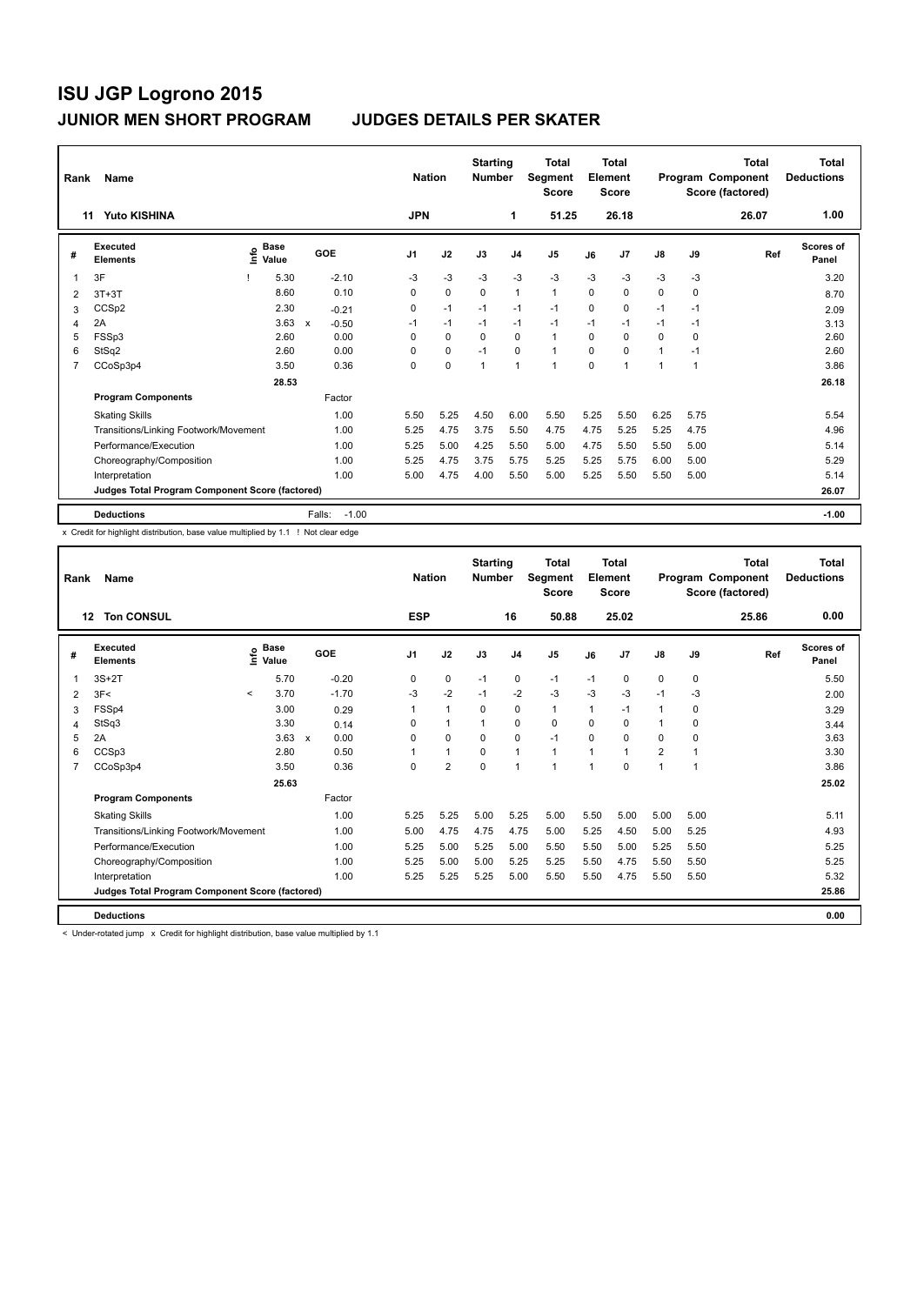| Rank | Name                                            |                                    |                         |                | <b>Nation</b> | <b>Starting</b><br><b>Number</b> |                | <b>Total</b><br>Segment<br><b>Score</b> |      | <b>Total</b><br>Element<br><b>Score</b> |      |          | <b>Total</b><br>Program Component<br>Score (factored) | <b>Total</b><br><b>Deductions</b> |
|------|-------------------------------------------------|------------------------------------|-------------------------|----------------|---------------|----------------------------------|----------------|-----------------------------------------|------|-----------------------------------------|------|----------|-------------------------------------------------------|-----------------------------------|
| 13   | <b>Hector ALONSO SERRANO</b>                    |                                    |                         | <b>ESP</b>     |               |                                  | 24             | 50.30                                   |      | 25.56                                   |      |          | 25.74                                                 | 1.00                              |
| #    | Executed<br><b>Elements</b>                     | <b>Base</b><br>$\frac{6}{5}$ Value | GOE                     | J <sub>1</sub> | J2            | J3                               | J <sub>4</sub> | J <sub>5</sub>                          | J6   | J7                                      | J8   | J9       | Ref                                                   | <b>Scores of</b><br>Panel         |
| 1    | $3Lz + 2T$                                      | 7.30                               | 0.10                    | 0              | 0             | $\Omega$                         | 0              | $-1$                                    | 0    | 0                                       | 1    | 1        |                                                       | 7.40                              |
| 2    | 3F                                              | 5.30                               | $-0.30$                 | $-1$           | $-1$          | $-1$                             | $\mathbf 0$    | $-1$                                    | 0    | $\Omega$                                | 0    | $\Omega$ |                                                       | 5.00                              |
| 3    | CCSp4                                           | 3.20                               | $-0.04$                 | 0              | $\mathbf 0$   | $-1$                             | $\mathbf 0$    | 0                                       | 1    | 0                                       | $-1$ | 0        |                                                       | 3.16                              |
| 4    | 2A                                              | 3.63                               | $\mathsf{x}$<br>$-0.50$ | $-1$           | $-1$          | $-1$                             | $-1$           | $-1$                                    | $-1$ | $-1$                                    | $-1$ | $-1$     |                                                       | 3.13                              |
| 5    | <b>FSSp</b>                                     | 0.00                               | 0.00                    | ٠              | ٠             |                                  | ٠              | $\overline{\phantom{a}}$                |      |                                         |      |          |                                                       | 0.00                              |
| 6    | StSq3                                           | 3.30                               | 0.00                    | 0              | $\mathbf 0$   | $\mathbf 0$                      | $\mathbf 0$    | $\mathbf 0$                             | 0    | $-1$                                    | 1    | 0        |                                                       | 3.30                              |
| 7    | CCoSp3p4                                        | 3.50                               | 0.07                    | 0              | 0             | 0                                | 0              | 0                                       | 1    | 0                                       | 1    | 0        |                                                       | 3.57                              |
|      |                                                 | 26.23                              |                         |                |               |                                  |                |                                         |      |                                         |      |          |                                                       | 25.56                             |
|      | <b>Program Components</b>                       |                                    | Factor                  |                |               |                                  |                |                                         |      |                                         |      |          |                                                       |                                   |
|      | <b>Skating Skills</b>                           |                                    | 1.00                    | 5.00           | 4.75          | 5.25                             | 5.25           | 4.75                                    | 5.50 | 5.00                                    | 5.50 | 5.25     |                                                       | 5.14                              |
|      | Transitions/Linking Footwork/Movement           |                                    | 1.00                    | 4.75           | 4.50          | 4.75                             | 4.75           | 4.75                                    | 5.25 | 4.75                                    | 5.25 | 5.25     |                                                       | 4.89                              |
|      | Performance/Execution                           |                                    | 1.00                    | 5.00           | 4.75          | 4.75                             | 5.00           | 5.50                                    | 5.25 | 5.25                                    | 5.50 | 5.25     |                                                       | 5.14                              |
|      | Choreography/Composition                        |                                    | 1.00                    | 5.25           | 4.75          | 5.25                             | 5.25           | 5.50                                    | 5.50 | 5.00                                    | 5.75 | 6.00     |                                                       | 5.36                              |
|      | Interpretation                                  |                                    | 1.00                    | 5.25           | 4.75          | 5.00                             | 4.75           | 5.50                                    | 5.50 | 5.00                                    | 5.75 | 5.50     |                                                       | 5.21                              |
|      | Judges Total Program Component Score (factored) |                                    |                         |                |               |                                  |                |                                         |      |                                         |      |          |                                                       | 25.74                             |
|      | <b>Deductions</b>                               |                                    | Falls:                  | $-1.00$        |               |                                  |                |                                         |      |                                         |      |          |                                                       | $-1.00$                           |

x Credit for highlight distribution, base value multiplied by 1.1

| Rank | Name                                            |         |                            |              |         |            | <b>Nation</b>        | <b>Starting</b><br><b>Number</b> |                | <b>Total</b><br>Segment<br><b>Score</b> |              | <b>Total</b><br>Element<br><b>Score</b> |                |      | Total<br>Program Component<br>Score (factored) | <b>Total</b><br><b>Deductions</b> |
|------|-------------------------------------------------|---------|----------------------------|--------------|---------|------------|----------------------|----------------------------------|----------------|-----------------------------------------|--------------|-----------------------------------------|----------------|------|------------------------------------------------|-----------------------------------|
| 14   | <b>Denis MARGALIK</b>                           |         |                            |              |         | <b>ARG</b> |                      |                                  | $\overline{7}$ | 48.98                                   |              | 22.05                                   |                |      | 26.93                                          | 0.00                              |
| #    | Executed<br><b>Elements</b>                     |         | e Base<br>E Value<br>Value | GOE          |         | J1         | J2                   | J3                               | J <sub>4</sub> | J5                                      | J6           | J7                                      | J8             | J9   | Ref                                            | <b>Scores of</b><br>Panel         |
| 1    | 3A<<                                            | <<      | 3.30                       |              | $-1.50$ | $-3$       | $-3$                 | $-3$                             | $-3$           | $-3$                                    | $-3$         | $-3$                                    | $-3$           | $-3$ |                                                | 1.80                              |
| 2    | $3Lz + 3T <$                                    | $\prec$ | 9.00                       |              | $-0.70$ | $-1$       | $-1$                 | $-1$                             | $-1$           | $-1$                                    | $-1$         | $-1$                                    | $-1$           | $-1$ |                                                | 8.30                              |
| 3    | <b>FSSp</b>                                     |         | 0.00                       |              | 0.00    |            |                      |                                  |                |                                         |              |                                         |                |      |                                                | 0.00                              |
| 4    | $1F^*$                                          | $\star$ | 0.00                       | $\mathsf{x}$ | 0.00    |            |                      |                                  |                |                                         |              |                                         |                |      |                                                | 0.00                              |
| 5    | StSq4                                           |         | 3.90                       |              | 0.70    |            | $\blacktriangleleft$ | $\overline{1}$                   | $\Omega$       | 1                                       | 1            | 1                                       | $\overline{2}$ | 1    |                                                | 4.60                              |
| 6    | CCSp4                                           |         | 3.20                       |              | 0.36    | $\Omega$   | $\blacktriangleleft$ | 1                                | 0              | $\mathbf{1}$                            | $\mathbf{1}$ | $\Omega$                                | $\mathbf{1}$   | 1    |                                                | 3.56                              |
| 7    | CCoSp3p4                                        |         | 3.50                       |              | 0.29    | 0          | $\blacktriangleleft$ | $\Omega$                         | $\overline{1}$ | 1                                       | $\Omega$     | 1                                       | 0              | 1    |                                                | 3.79                              |
|      |                                                 |         | 22.90                      |              |         |            |                      |                                  |                |                                         |              |                                         |                |      |                                                | 22.05                             |
|      | <b>Program Components</b>                       |         |                            |              | Factor  |            |                      |                                  |                |                                         |              |                                         |                |      |                                                |                                   |
|      | <b>Skating Skills</b>                           |         |                            |              | 1.00    | 5.25       | 5.75                 | 5.50                             | 5.00           | 5.50                                    | 5.50         | 5.75                                    | 5.50           | 5.50 |                                                | 5.50                              |
|      | Transitions/Linking Footwork/Movement           |         |                            |              | 1.00    | 4.75       | 5.50                 | 5.50                             | 4.50           | 5.00                                    | 5.50         | 5.50                                    | 5.00           | 5.25 |                                                | 5.21                              |
|      | Performance/Execution                           |         |                            |              | 1.00    | 4.75       | 5.25                 | 5.75                             | 4.75           | 5.50                                    | 5.25         | 5.75                                    | 5.25           | 5.25 |                                                | 5.29                              |
|      | Choreography/Composition                        |         |                            |              | 1.00    | 5.00       | 5.50                 | 6.00                             | 5.25           | 5.25                                    | 5.25         | 5.50                                    | 5.75           | 5.50 |                                                | 5.43                              |
|      | Interpretation                                  |         |                            |              | 1.00    | 5.25       | 5.50                 | 6.00                             | 5.00           | 5.50                                    | 5.50         | 5.50                                    | 5.75           | 5.50 |                                                | 5.50                              |
|      | Judges Total Program Component Score (factored) |         |                            |              |         |            |                      |                                  |                |                                         |              |                                         |                |      |                                                | 26.93                             |
|      | <b>Deductions</b>                               |         |                            |              |         |            |                      |                                  |                |                                         |              |                                         |                |      |                                                | 0.00                              |

< Under-rotated jump << Downgraded jump \* Invalid element x Credit for highlight distribution, base value multiplied by 1.1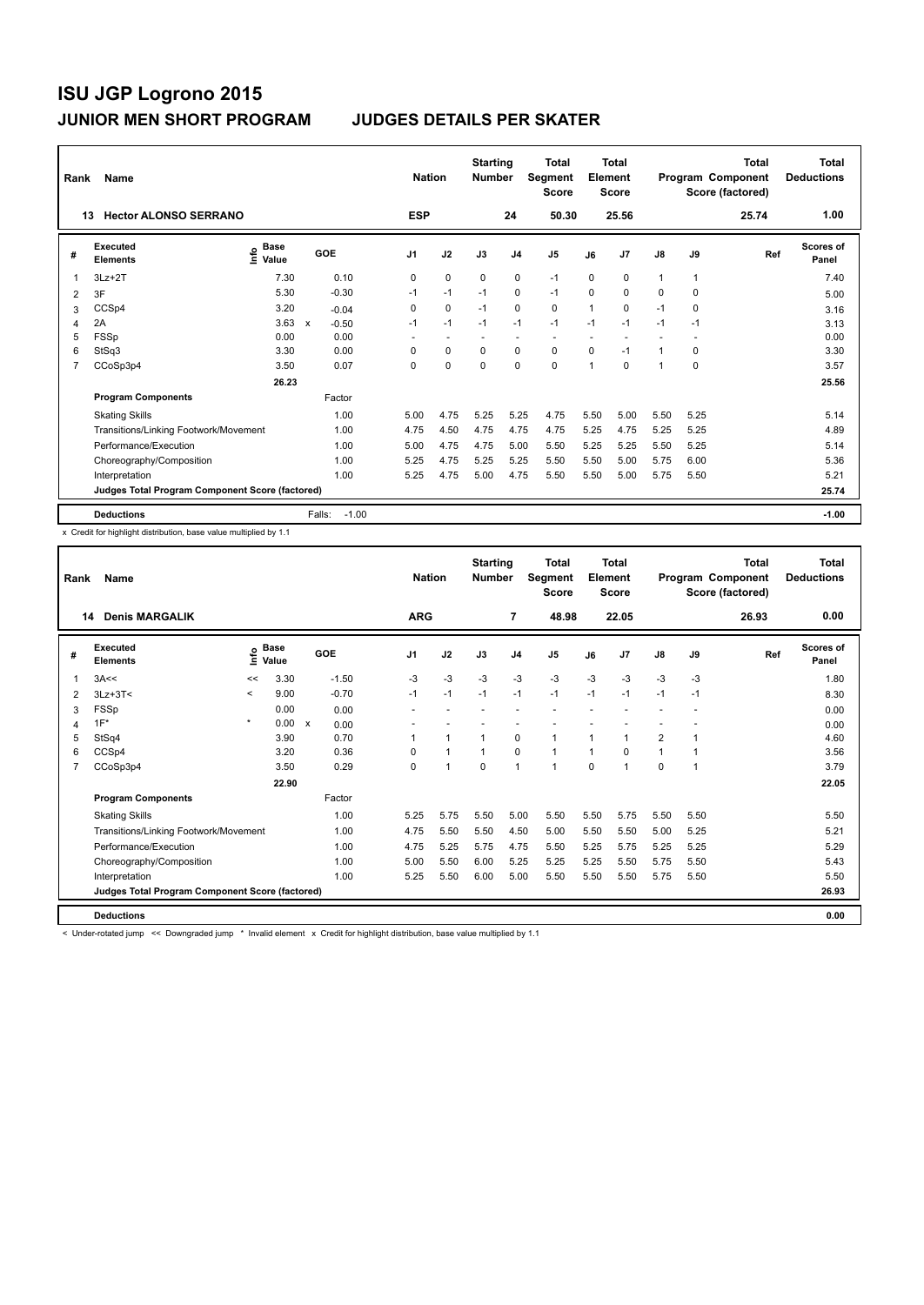| Rank | Name                                            |         |                      |              |         | <b>Nation</b>  |                | <b>Starting</b><br><b>Number</b> |                | <b>Total</b><br><b>Segment</b><br><b>Score</b> |      | <b>Total</b><br>Element<br><b>Score</b> |                |                | <b>Total</b><br>Program Component<br>Score (factored) | <b>Total</b><br><b>Deductions</b> |
|------|-------------------------------------------------|---------|----------------------|--------------|---------|----------------|----------------|----------------------------------|----------------|------------------------------------------------|------|-----------------------------------------|----------------|----------------|-------------------------------------------------------|-----------------------------------|
| 15   | <b>Daniel Albert NAURITS</b>                    |         |                      |              |         | <b>FRA</b>     |                |                                  | 22             | 48.77                                          |      | 22.03                                   |                |                | 28.74                                                 | 2.00                              |
| #    | Executed<br><b>Elements</b>                     | lnfo    | <b>Base</b><br>Value |              | GOE     | J <sub>1</sub> | J2             | J3                               | J <sub>4</sub> | J <sub>5</sub>                                 | J6   | J <sub>7</sub>                          | J8             | J9             | Ref                                                   | Scores of<br>Panel                |
| 1    | 3A<                                             | $\prec$ | 5.90                 |              | $-2.71$ | -3             | $-3$           | $-1$                             | $-2$           | $-3$                                           | $-3$ | $-3$                                    | $-2$           | -3             |                                                       | 3.19                              |
| 2    | 3Lz+COMBO                                       |         | 6.00                 |              | $-2.10$ | $-3$           | $-3$           | $-3$                             | $-3$           | $-3$                                           | $-3$ | $-3$                                    | $-3$           | $-3$           |                                                       | 3.90                              |
| 3    | CCoSp3p3                                        |         | 3.00                 |              | 0.21    | 0              | $\mathbf{1}$   | $\Omega$                         | $\mathbf{1}$   | $\blacktriangleleft$                           | 0    | 1                                       | 0              | 0              |                                                       | 3.21                              |
| 4    | StSq3                                           |         | 3.30                 |              | 0.64    |                | $\overline{2}$ | 1                                | $\mathbf{1}$   | 1                                              | 1    | 1                                       | $\overline{2}$ | $\overline{2}$ |                                                       | 3.94                              |
| 5    | 3Fe                                             | e       | 4.07                 | $\mathsf{x}$ | $-1.50$ | $-3$           | $-2$           | $-2$                             | $-2$           | $-2$                                           | $-3$ | $-1$                                    | $-2$           | $-2$           |                                                       | 2.57                              |
| 6    | CCSp3                                           |         | 2.80                 |              | $-0.09$ | 0              | $-1$           | $-1$                             | $\mathbf 0$    | $-1$                                           | 0    | $\Omega$                                | 0              | 0              |                                                       | 2.71                              |
| 7    | FSSp3                                           |         | 2.60                 |              | $-0.09$ | 0              | $-1$           | $-1$                             | $\mathbf 0$    | $\mathbf 0$                                    | 0    | $-2$                                    | 0              | $\mathbf 0$    |                                                       | 2.51                              |
|      |                                                 |         | 27.67                |              |         |                |                |                                  |                |                                                |      |                                         |                |                |                                                       | 22.03                             |
|      | <b>Program Components</b>                       |         |                      |              | Factor  |                |                |                                  |                |                                                |      |                                         |                |                |                                                       |                                   |
|      | <b>Skating Skills</b>                           |         |                      |              | 1.00    | 5.25           | 6.50           | 5.50                             | 6.00           | 5.75                                           | 5.75 | 5.25                                    | 5.75           | 6.00           |                                                       | 5.71                              |
|      | Transitions/Linking Footwork/Movement           |         |                      |              | 1.00    | 4.75           | 6.25           | 4.75                             | 5.50           | 6.00                                           | 5.50 | 5.00                                    | 5.00           | 6.00           |                                                       | 5.39                              |
|      | Performance/Execution                           |         |                      |              | 1.00    | 5.50           | 6.50           | 5.25                             | 6.00           | 6.25                                           | 5.50 | 5.25                                    | 5.50           | 6.50           |                                                       | 5.79                              |
|      | Choreography/Composition                        |         |                      |              | 1.00    | 5.25           | 6.75           | 5.50                             | 5.75           | 6.00                                           | 5.75 | 5.50                                    | 6.25           | 6.50           |                                                       | 5.89                              |
|      | Interpretation                                  |         |                      |              | 1.00    | 5.25           | 6.75           | 5.25                             | 5.75           | 6.50                                           | 5.75 | 5.50                                    | 6.50           | 6.50           |                                                       | 5.96                              |
|      | Judges Total Program Component Score (factored) |         |                      |              |         |                |                |                                  |                |                                                |      |                                         |                |                |                                                       | 28.74                             |
|      | <b>Deductions</b>                               |         |                      | Falls:       | $-2.00$ |                |                |                                  |                |                                                |      |                                         |                |                |                                                       | $-2.00$                           |

< Under-rotated jump x Credit for highlight distribution, base value multiplied by 1.1 e Wrong edge

| Rank | <b>Name</b>                                     |         |                      |                           |         |            | <b>Nation</b> | <b>Starting</b><br><b>Number</b> |                | <b>Total</b><br>Segment<br><b>Score</b> |      | <b>Total</b><br>Element<br><b>Score</b> |               |                | Total<br>Program Component<br>Score (factored) | <b>Total</b><br><b>Deductions</b> |
|------|-------------------------------------------------|---------|----------------------|---------------------------|---------|------------|---------------|----------------------------------|----------------|-----------------------------------------|------|-----------------------------------------|---------------|----------------|------------------------------------------------|-----------------------------------|
| 16   | <b>Taichiro YAMAKUMA</b>                        |         |                      |                           |         | <b>JPN</b> |               |                                  | 6              | 48.17                                   |      | 21.14                                   |               |                | 27.03                                          | 0.00                              |
| #    | Executed<br><b>Elements</b>                     | ۴ů      | <b>Base</b><br>Value |                           | GOE     | J1         | J2            | J3                               | J <sub>4</sub> | J <sub>5</sub>                          | J6   | J <sub>7</sub>                          | $\mathsf{J}8$ | J9             | Ref                                            | <b>Scores of</b><br>Panel         |
|      | $1A<<$ *                                        | $\star$ | 0.00                 |                           | 0.00    |            |               |                                  |                |                                         |      |                                         |               |                |                                                | 0.00                              |
| 2    | $3$ Lze+ $3$ T<                                 | e       | 7.20                 |                           | $-1.90$ | $-2$       | $-2$          | $-3$                             | $-2$           | $-3$                                    | $-3$ | $-3$                                    | $-3$          | $-3$           |                                                | 5.30                              |
| 3    | CCSp4                                           |         | 3.20                 |                           | 0.00    | 0          | 0             | $\mathbf 0$                      | $\mathbf 0$    | $\mathbf{1}$                            | 0    | 0                                       | $-1$          | 0              |                                                | 3.20                              |
| 4    | StSq3                                           |         | 3.30                 |                           | 0.43    | 1          | $\mathbf{1}$  | $\mathbf{1}$                     | $\mathbf 0$    | $\mathbf{1}$                            | 0    | $\mathbf{1}$                            | 1             | $\overline{2}$ |                                                | 3.73                              |
| 5    | FSSp4                                           |         | 3.00                 |                           | 0.57    | 1          | $\mathbf{1}$  | $\mathbf{1}$                     | $\mathbf{1}$   | $\overline{2}$                          | 1    | 1                                       | $\mathbf{1}$  | 2              |                                                | 3.57                              |
| 6    | 2F                                              |         | 2.09                 | $\boldsymbol{\mathsf{x}}$ | $-0.39$ | $-2$       | $-1$          | $-1$                             | $-1$           | $-1$                                    | $-2$ | $-1$                                    | $-3$          | 0              |                                                | 1.70                              |
| 7    | CCoSp3p4                                        |         | 3.50                 |                           | 0.14    | $\Omega$   | $\mathbf{1}$  | $\Omega$                         | $\Omega$       | $\mathbf{1}$                            | 0    | $\Omega$                                | 0             | $\overline{1}$ |                                                | 3.64                              |
|      |                                                 |         | 22.29                |                           |         |            |               |                                  |                |                                         |      |                                         |               |                |                                                | 21.14                             |
|      | <b>Program Components</b>                       |         |                      |                           | Factor  |            |               |                                  |                |                                         |      |                                         |               |                |                                                |                                   |
|      | <b>Skating Skills</b>                           |         |                      |                           | 1.00    | 5.75       | 5.50          | 5.00                             | 5.50           | 6.25                                    | 5.50 | 5.75                                    | 5.75          | 6.25           |                                                | 5.71                              |
|      | Transitions/Linking Footwork/Movement           |         |                      |                           | 1.00    | 5.50       | 5.00          | 4.25                             | 5.00           | 6.00                                    | 5.00 | 5.50                                    | 5.00          | 5.75           |                                                | 5.25                              |
|      | Performance/Execution                           |         |                      |                           | 1.00    | 5.25       | 5.25          | 5.00                             | 5.25           | 6.00                                    | 5.25 | 5.50                                    | 4.50          | 5.75           |                                                | 5.32                              |
|      | Choreography/Composition                        |         |                      |                           | 1.00    | 5.50       | 5.25          | 5.25                             | 5.50           | 5.75                                    | 5.50 | 5.50                                    | 5.25          | 6.00           |                                                | 5.46                              |
|      | Interpretation                                  |         |                      |                           | 1.00    | 5.25       | 5.00          | 5.00                             | 5.00           | 6.00                                    | 5.50 | 5.25                                    | 5.00          | 6.00           |                                                | 5.29                              |
|      | Judges Total Program Component Score (factored) |         |                      |                           |         |            |               |                                  |                |                                         |      |                                         |               |                |                                                | 27.03                             |
|      | <b>Deductions</b>                               |         |                      |                           |         |            |               |                                  |                |                                         |      |                                         |               |                |                                                | 0.00                              |

< Under-rotated jump << Downgraded jump \* Invalid element x Credit for highlight distribution, base value multiplied by 1.1 e Wrong edge ! Not clear edge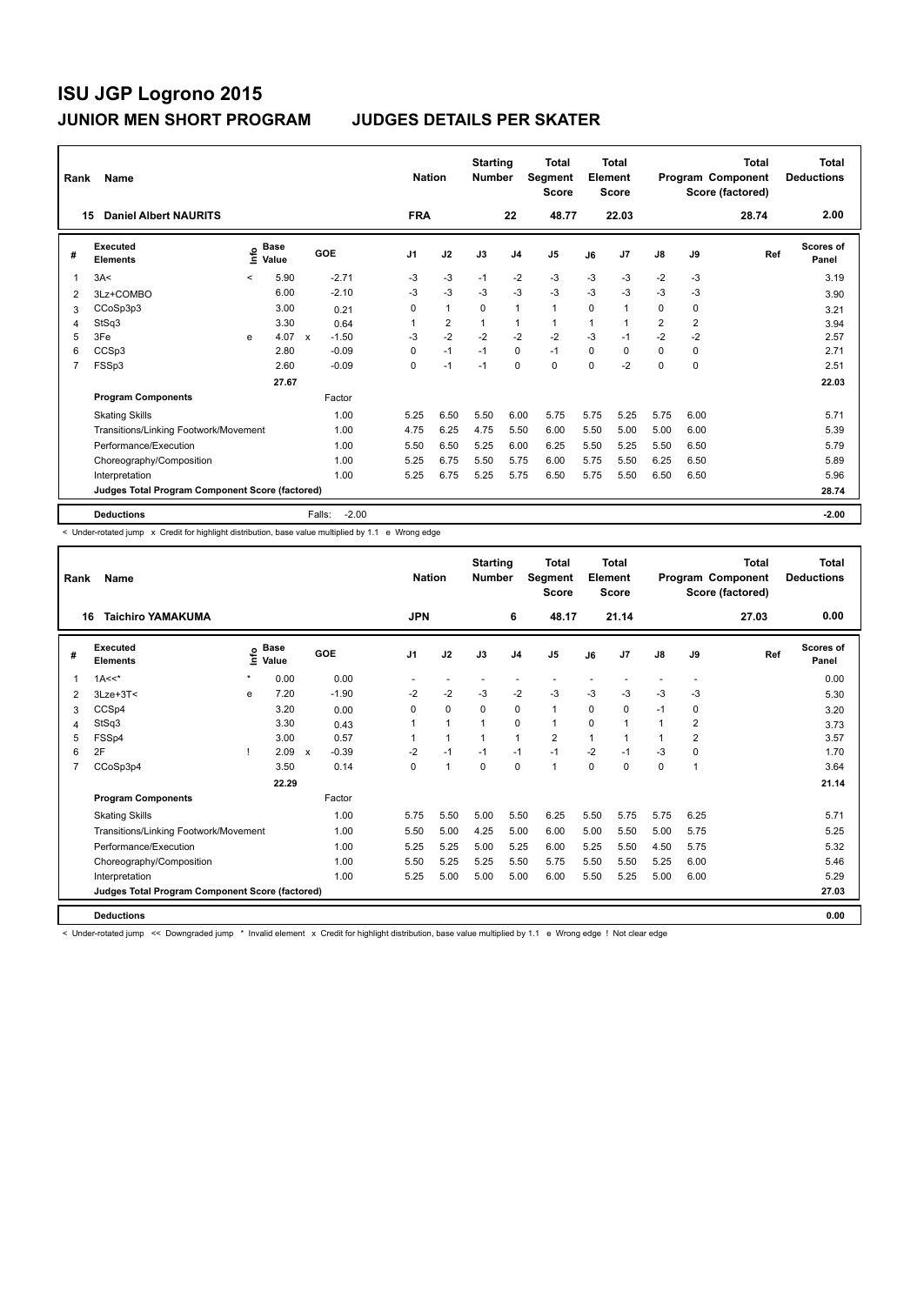| Rank           | Name                                            |         |                      |                                   |                | <b>Nation</b>  | <b>Starting</b><br><b>Number</b> |                  | <b>Total</b><br>Segment<br><b>Score</b> |      | Total<br>Element<br><b>Score</b> |              |          | Total<br>Program Component<br>Score (factored) | <b>Total</b><br><b>Deductions</b> |
|----------------|-------------------------------------------------|---------|----------------------|-----------------------------------|----------------|----------------|----------------------------------|------------------|-----------------------------------------|------|----------------------------------|--------------|----------|------------------------------------------------|-----------------------------------|
| 17             | Irakli MAYSURADZE                               |         |                      |                                   | <b>GEO</b>     |                |                                  | 20               | 47.75                                   |      | 23.97                            |              |          | 26.78                                          | 3.00                              |
| #              | Executed<br><b>Elements</b>                     | lnfo    | <b>Base</b><br>Value | GOE                               | J <sub>1</sub> | J2             | J3                               | J <sub>4</sub>   | J <sub>5</sub>                          | J6   | J <sub>7</sub>                   | J8           | J9       | Ref                                            | <b>Scores of</b><br>Panel         |
| 1              | 3A<                                             | $\prec$ | 5.90                 | $-3.00$                           | -3             | $-3$           | $-3$                             | $-3$             | $-3$                                    | $-3$ | $-3$                             | $-3$         | $-3$     |                                                | 2.90                              |
| 2              | 3Lz+COMBO                                       |         | 6.00                 | $-2.10$                           | $-3$           | $-3$           | $-3$                             | $-3$             | $-3$                                    | $-3$ | $-3$                             | $-3$         | $-3$     |                                                | 3.90                              |
| 3              | CCSp2                                           |         | 2.30                 | $-0.04$                           | 0              | $\mathbf 0$    | $-1$                             | $\mathbf 0$      | $\mathbf 0$                             | 1    | $\Omega$                         | 0            | $-1$     |                                                | 2.26                              |
| $\overline{4}$ | FSSp4                                           |         | 3.00                 | 0.14                              | 0              | $\overline{1}$ | $\Omega$                         | $\Omega$         | $\mathbf 0$                             | 1    | 1                                | 0            | $\Omega$ |                                                | 3.14                              |
| 5              | 3F                                              |         | 5.83                 | 0.20<br>$\boldsymbol{\mathsf{x}}$ | 0              | $\mathbf{1}$   | $\Omega$                         | $\mathbf{1}$     | $-1$                                    | 0    | 1                                | $\Omega$     | 0        |                                                | 6.03                              |
| 6              | CCoSp2p2                                        |         | 2.00                 | $-0.06$                           | $-1$           | $\mathbf 0$    | $-1$                             | $\mathbf 0$      | $\mathbf 0$                             | 1    | 1                                | $-1$         | $-1$     |                                                | 1.94                              |
| $\overline{7}$ | StSq3                                           |         | 3.30                 | 0.50                              |                | $\mathbf{1}$   | $\mathbf{1}$                     | $\mathbf 0$      | $\mathbf{1}$                            | 1    | 1                                | $\mathbf{1}$ | 1        |                                                | 3.80                              |
|                |                                                 |         | 28.33                |                                   |                |                |                                  |                  |                                         |      |                                  |              |          |                                                | 23.97                             |
|                | <b>Program Components</b>                       |         |                      | Factor                            |                |                |                                  |                  |                                         |      |                                  |              |          |                                                |                                   |
|                | <b>Skating Skills</b>                           |         |                      | 1.00                              | 5.50           | 6.00           | 4.75                             | 5.50             | 5.00                                    | 5.75 | 6.25                             | 5.75         | 5.50     |                                                | 5.57                              |
|                | Transitions/Linking Footwork/Movement           |         |                      | 1.00                              | 5.00           | 5.75           | 4.25                             | 5.25             | 5.25                                    | 5.25 | 6.00                             | 4.75         | 5.25     |                                                | 5.21                              |
|                | Performance/Execution                           |         |                      | 1.00                              | 5.25           | 5.50           | 4.50                             | 5.25             | 5.25                                    | 5.00 | 6.00                             | 5.00         | 5.25     |                                                | 5.21                              |
|                | Choreography/Composition                        |         |                      | 1.00                              | 5.25           | 5.75           | 4.75                             | 5.75             | 5.50                                    | 5.75 | 6.25                             | 5.00         | 5.50     |                                                | 5.50                              |
|                | Interpretation                                  |         |                      | 1.00                              | 5.00           | 5.50           | 4.75                             | 5.50             | 5.00                                    | 5.75 | 6.00                             | 4.75         | 5.50     |                                                | 5.29                              |
|                | Judges Total Program Component Score (factored) |         |                      |                                   |                |                |                                  |                  |                                         |      |                                  |              |          |                                                | 26.78                             |
|                | <b>Deductions</b>                               |         |                      | $-2.00$<br>Falls:                 |                |                |                                  | Costume failure: | $-1.00$                                 |      |                                  |              |          |                                                | $-3.00$                           |

< Under-rotated jump x Credit for highlight distribution, base value multiplied by 1.1

| Rank           | Name                                            |         |                                           |                           |         |          | <b>Nation</b> |              | <b>Starting</b><br><b>Number</b> |                | <b>Total</b><br>Segment<br><b>Score</b> |                | <b>Total</b><br>Element<br><b>Score</b> |              |          | <b>Total</b><br>Program Component<br>Score (factored) | <b>Total</b><br><b>Deductions</b> |
|----------------|-------------------------------------------------|---------|-------------------------------------------|---------------------------|---------|----------|---------------|--------------|----------------------------------|----------------|-----------------------------------------|----------------|-----------------------------------------|--------------|----------|-------------------------------------------------------|-----------------------------------|
| 18             | <b>Nicola TODESCHINI</b>                        |         |                                           |                           |         |          | SUI           |              |                                  | 10             | 45.20                                   |                | 19.45                                   |              |          | 25.75                                                 | 0.00                              |
| #              | Executed<br><b>Elements</b>                     |         | $\frac{e}{E}$ Base<br>$\frac{e}{E}$ Value |                           | GOE     | J1       |               | J2           | J3                               | J <sub>4</sub> | J5                                      | J6             | J <sub>7</sub>                          | J8           | J9       | Ref                                                   | Scores of<br>Panel                |
| 1              | $3Lz + 2T$                                      |         | 7.30                                      |                           | $-2.10$ | $-3$     |               | $-2$         | $-3$                             | $-3$           | $-3$                                    | $-3$           | $-3$                                    | $-3$         | -3       |                                                       | 5.20                              |
| 2              | 2Fe                                             | e       | 1.40                                      |                           | $-0.60$ | $-2$     |               | $-2$         | $-2$                             | $-2$           | $-2$                                    | $-2$           | $-2$                                    | $-2$         | $-2$     |                                                       | 0.80                              |
| 3              | CCSp3                                           |         | 2.80                                      |                           | 0.57    | 0        |               | $\mathbf{1}$ | $\mathbf{1}$                     | 1              | $\mathbf{1}$                            | $\overline{2}$ | $\overline{2}$                          | $\mathbf{1}$ | 1        |                                                       | 3.37                              |
| 4              | StSq3                                           |         | 3.30                                      |                           | 0.21    | $\Omega$ |               | $\mathbf{1}$ | $\Omega$                         | 0              | 1                                       | $\Omega$       | 1                                       | $\mathbf{1}$ | $\Omega$ |                                                       | 3.51                              |
| 5              | CCoSp3p3                                        |         | 3.00                                      |                           | 0.14    | $-1$     |               | $\Omega$     | $\Omega$                         | $\mathbf 0$    | 1                                       | 1              | 1                                       | 0            | 0        |                                                       | 3.14                              |
| 6              | FSSp4                                           |         | 3.00                                      |                           | 0.43    | $-1$     |               | $\mathbf{1}$ | $\overline{1}$                   | 1              | $\overline{2}$                          | $\mathbf 1$    | 1                                       | 1            | 0        |                                                       | 3.43                              |
| $\overline{7}$ | $1A^*$                                          | $\star$ | 0.00                                      | $\boldsymbol{\mathsf{x}}$ | 0.00    |          |               |              |                                  |                |                                         |                |                                         |              |          |                                                       | 0.00                              |
|                |                                                 |         | 20.80                                     |                           |         |          |               |              |                                  |                |                                         |                |                                         |              |          |                                                       | 19.45                             |
|                | <b>Program Components</b>                       |         |                                           |                           | Factor  |          |               |              |                                  |                |                                         |                |                                         |              |          |                                                       |                                   |
|                | <b>Skating Skills</b>                           |         |                                           |                           | 1.00    | 5.00     |               | 6.25         | 5.00                             | 5.50           | 5.50                                    | 5.50           | 5.75                                    | 5.25         | 5.50     |                                                       | 5.43                              |
|                | Transitions/Linking Footwork/Movement           |         |                                           |                           | 1.00    | 4.50     |               | 5.75         | 4.75                             | 5.25           | 5.00                                    | 5.00           | 5.50                                    | 5.00         | 5.00     |                                                       | 5.07                              |
|                | Performance/Execution                           |         |                                           |                           | 1.00    | 4.50     |               | 5.75         | 4.75                             | 5.25           | 5.25                                    | 5.00           | 5.50                                    | 4.25         | 4.75     |                                                       | 5.00                              |
|                | Choreography/Composition                        |         |                                           |                           | 1.00    | 4.75     |               | 6.00         | 4.75                             | 5.50           | 5.50                                    | 5.25           | 5.75                                    | 5.00         | 5.00     |                                                       | 5.25                              |
|                | Interpretation                                  |         |                                           |                           | 1.00    | 4.25     |               | 5.75         | 4.50                             | 5.25           | 5.00                                    | 5.25           | 5.50                                    | 4.50         | 5.00     |                                                       | 5.00                              |
|                | Judges Total Program Component Score (factored) |         |                                           |                           |         |          |               |              |                                  |                |                                         |                |                                         |              |          |                                                       | 25.75                             |
|                | <b>Deductions</b>                               |         |                                           |                           |         |          |               |              |                                  |                |                                         |                |                                         |              |          |                                                       | 0.00                              |

\* Invalid element x Credit for highlight distribution, base value multiplied by 1.1 e Wrong edge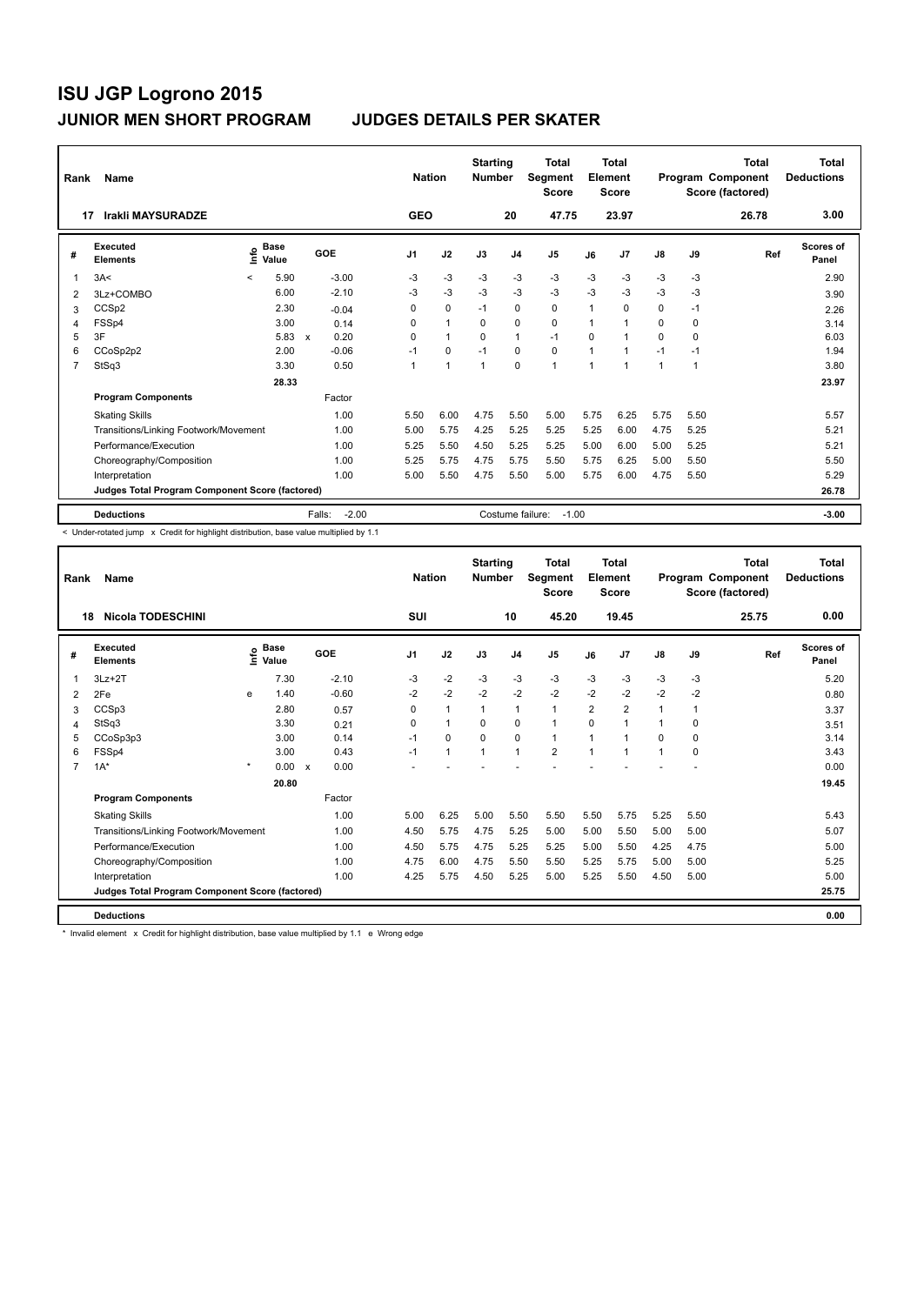| Rank           | Name                                            |                                    |                           |         |                | <b>Nation</b>            | <b>Starting</b><br><b>Number</b> |                | Total<br>Segment<br><b>Score</b> |              | <b>Total</b><br>Element<br><b>Score</b> |               |      | <b>Total</b><br>Program Component<br>Score (factored) | <b>Total</b><br><b>Deductions</b> |
|----------------|-------------------------------------------------|------------------------------------|---------------------------|---------|----------------|--------------------------|----------------------------------|----------------|----------------------------------|--------------|-----------------------------------------|---------------|------|-------------------------------------------------------|-----------------------------------|
|                | <b>Josh BROWN</b><br>19                         |                                    |                           |         | <b>GBR</b>     |                          |                                  | 13             | 44.79                            |              | 21.36                                   |               |      | 23.43                                                 | 0.00                              |
| #              | Executed<br><b>Elements</b>                     | <b>Base</b><br>$\frac{6}{5}$ Value |                           | GOE     | J <sub>1</sub> | J2                       | J3                               | J <sub>4</sub> | J <sub>5</sub>                   | J6           | J7                                      | $\mathsf{J}8$ | J9   | Ref                                                   | Scores of<br>Panel                |
| 1              | $3Lz + 2T$                                      | 7.30                               |                           | 0.00    | 0              | $\mathbf 0$              | 0                                | 0              | $\mathbf 0$                      | $\Omega$     | 0                                       | 0             | 0    |                                                       | 7.30                              |
| 2              | StSq3                                           | 3.30                               |                           | 0.00    | 0              | $\mathbf 0$              | $\Omega$                         | $\mathbf 0$    | $-1$                             | $\Omega$     | 0                                       | 0             | 0    |                                                       | 3.30                              |
| 3              | CCSp                                            | 0.00                               |                           | 0.00    | ٠              | $\overline{\phantom{a}}$ |                                  |                | $\overline{\phantom{a}}$         |              |                                         |               |      |                                                       | 0.00                              |
| 4              | 3F                                              | 5.83                               | $\boldsymbol{\mathsf{x}}$ | $-0.10$ | $\mathbf 0$    | $\mathbf 0$              | $\mathbf 0$                      | $-1$           | $\mathbf 0$                      | $\mathbf{1}$ | $-1$                                    | $-1$          | 1    |                                                       | 5.73                              |
| 5              | $1A^*$                                          | $\star$<br>0.00                    | X                         | 0.00    |                |                          |                                  |                |                                  |              |                                         |               |      |                                                       | 0.00                              |
| 6              | CCoSp2p2                                        | 2.00                               |                           | 0.00    | $\Omega$       | $\mathbf 0$              | 0                                | $\mathbf 0$    | $\mathbf 0$                      | $\Omega$     | 0                                       | $-1$          | 0    |                                                       | 2.00                              |
| $\overline{7}$ | FSSp4                                           | 3.00                               |                           | 0.03    | 0              | $-1$                     | $-1$                             | $\mathbf 0$    | $\mathbf{1}$                     | 1            | 0                                       | 0             | 0    |                                                       | 3.03                              |
|                |                                                 | 21.43                              |                           |         |                |                          |                                  |                |                                  |              |                                         |               |      |                                                       | 21.36                             |
|                | <b>Program Components</b>                       |                                    |                           | Factor  |                |                          |                                  |                |                                  |              |                                         |               |      |                                                       |                                   |
|                | <b>Skating Skills</b>                           |                                    |                           | 1.00    | 5.25           | 4.75                     | 4.75                             | 4.75           | 4.00                             | 5.25         | 4.75                                    | 4.75          | 4.50 |                                                       | 4.79                              |
|                | Transitions/Linking Footwork/Movement           |                                    |                           | 1.00    | 5.00           | 4.50                     | 4.50                             | 4.25           | 3.50                             | 5.00         | 5.00                                    | 4.50          | 4.25 |                                                       | 4.57                              |
|                | Performance/Execution                           |                                    |                           | 1.00    | 5.25           | 4.75                     | 5.00                             | 4.75           | 3.50                             | 5.25         | 5.00                                    | 4.25          | 4.25 |                                                       | 4.75                              |
|                | Choreography/Composition                        |                                    |                           | 1.00    | 5.00           | 4.50                     | 5.00                             | 4.75           | 3.75                             | 5.00         | 5.00                                    | 4.50          | 4.25 |                                                       | 4.71                              |
|                | Interpretation                                  |                                    |                           | 1.00    | 5.25           | 4.75                     | 4.75                             | 4.50           | 3.50                             | 5.00         | 4.75                                    | 4.25          | 4.25 |                                                       | 4.61                              |
|                | Judges Total Program Component Score (factored) |                                    |                           |         |                |                          |                                  |                |                                  |              |                                         |               |      |                                                       | 23.43                             |
|                | <b>Deductions</b>                               |                                    |                           |         |                |                          |                                  |                |                                  |              |                                         |               |      |                                                       | 0.00                              |

\* Invalid element x Credit for highlight distribution, base value multiplied by 1.1

| Rank | Name                                            |   |                                           |              |         | <b>Nation</b> |              | <b>Starting</b><br><b>Number</b> |                | <b>Total</b><br>Segment<br><b>Score</b> |          | <b>Total</b><br>Element<br><b>Score</b> |               |          | <b>Total</b><br>Program Component<br>Score (factored) | <b>Total</b><br><b>Deductions</b> |
|------|-------------------------------------------------|---|-------------------------------------------|--------------|---------|---------------|--------------|----------------------------------|----------------|-----------------------------------------|----------|-----------------------------------------|---------------|----------|-------------------------------------------------------|-----------------------------------|
| 20   | <b>Jegor ZELENJAK</b>                           |   |                                           |              |         | <b>EST</b>    |              |                                  | 3              | 41.54                                   |          | 21.39                                   |               |          | 21.15                                                 | 1.00                              |
| #    | Executed<br><b>Elements</b>                     |   | $\frac{e}{E}$ Base<br>$\frac{e}{E}$ Value |              | GOE     | J1            | J2           | J3                               | J <sub>4</sub> | J5                                      | J6       | J7                                      | $\mathsf{J}8$ | J9       | Ref                                                   | Scores of<br>Panel                |
| 1    | 3F                                              |   | 5.30                                      |              | $-2.10$ | $-3$          | $-3$         | $-3$                             | $-3$           | $-3$                                    | $-3$     | $-3$                                    | $-3$          | -3       |                                                       | 3.20                              |
| 2    | $2$ Lze+ $3$ T<<                                | e | 2.80                                      |              | $-0.90$ | $-3$          | $-3$         | $-3$                             | $-3$           | $-3$                                    | $-3$     | $-3$                                    | $-3$          | $-3$     |                                                       | 1.90                              |
| 3    | FSSp4                                           |   | 3.00                                      |              | 0.14    | 0             | $\mathbf{1}$ | $\mathbf 1$                      | 0              | 0                                       | $\Omega$ | 0                                       | $\mathbf{1}$  | 0        |                                                       | 3.14                              |
| 4    | CCSp3                                           |   | 2.80                                      |              | $-0.04$ | 0             | $-1$         | $\Omega$                         | 0              | $-1$                                    | $\Omega$ | 0                                       | 0             | 0        |                                                       | 2.76                              |
| 5    | StSq3                                           |   | 3.30                                      |              | 0.00    | $\Omega$      | $\Omega$     | $\Omega$                         | $\Omega$       | $\mathbf{1}$                            | $\Omega$ | $\Omega$                                | 0             | $-1$     |                                                       | 3.30                              |
| 6    | 2A                                              |   | 3.63                                      | $\mathsf{x}$ | 0.00    | 0             | $\Omega$     | 0                                | 0              | 0                                       | $\Omega$ | $\Omega$                                | 0             | $\Omega$ |                                                       | 3.63                              |
| 7    | CCoSp3p4                                        |   | 3.50                                      |              | $-0.04$ | 0             | $\mathbf 0$  | $\mathbf 0$                      | $\mathbf 0$    | 0                                       | 0        | $\mathbf 0$                             | $-1$          | $-1$     |                                                       | 3.46                              |
|      |                                                 |   | 24.33                                     |              |         |               |              |                                  |                |                                         |          |                                         |               |          |                                                       | 21.39                             |
|      | <b>Program Components</b>                       |   |                                           |              | Factor  |               |              |                                  |                |                                         |          |                                         |               |          |                                                       |                                   |
|      | <b>Skating Skills</b>                           |   |                                           |              | 1.00    | 4.50          | 4.25         | 4.25                             | 4.25           | 4.00                                    | 4.75     | 4.25                                    | 4.00          | 4.75     |                                                       | 4.32                              |
|      | Transitions/Linking Footwork/Movement           |   |                                           |              | 1.00    | 4.25          | 4.00         | 4.00                             | 4.00           | 4.00                                    | 4.50     | 4.00                                    | 3.75          | 4.50     |                                                       | 4.11                              |
|      | Performance/Execution                           |   |                                           |              | 1.00    | 4.25          | 3.75         | 4.25                             | 4.25           | 4.75                                    | 4.25     | 4.25                                    | 4.00          | 4.50     |                                                       | 4.25                              |
|      | Choreography/Composition                        |   |                                           |              | 1.00    | 4.00          | 4.00         | 4.25                             | 4.25           | 4.50                                    | 4.50     | 4.25                                    | 4.25          | 4.75     |                                                       | 4.29                              |
|      | Interpretation                                  |   |                                           |              | 1.00    | 4.00          | 4.00         | 4.00                             | 4.00           | 4.50                                    | 4.50     | 4.00                                    | 4.25          | 4.75     |                                                       | 4.18                              |
|      | Judges Total Program Component Score (factored) |   |                                           |              |         |               |              |                                  |                |                                         |          |                                         |               |          |                                                       | 21.15                             |
|      | <b>Deductions</b>                               |   |                                           | Falls:       | $-1.00$ |               |              |                                  |                |                                         |          |                                         |               |          |                                                       | $-1.00$                           |

<< Downgraded jump x Credit for highlight distribution, base value multiplied by 1.1 e Wrong edge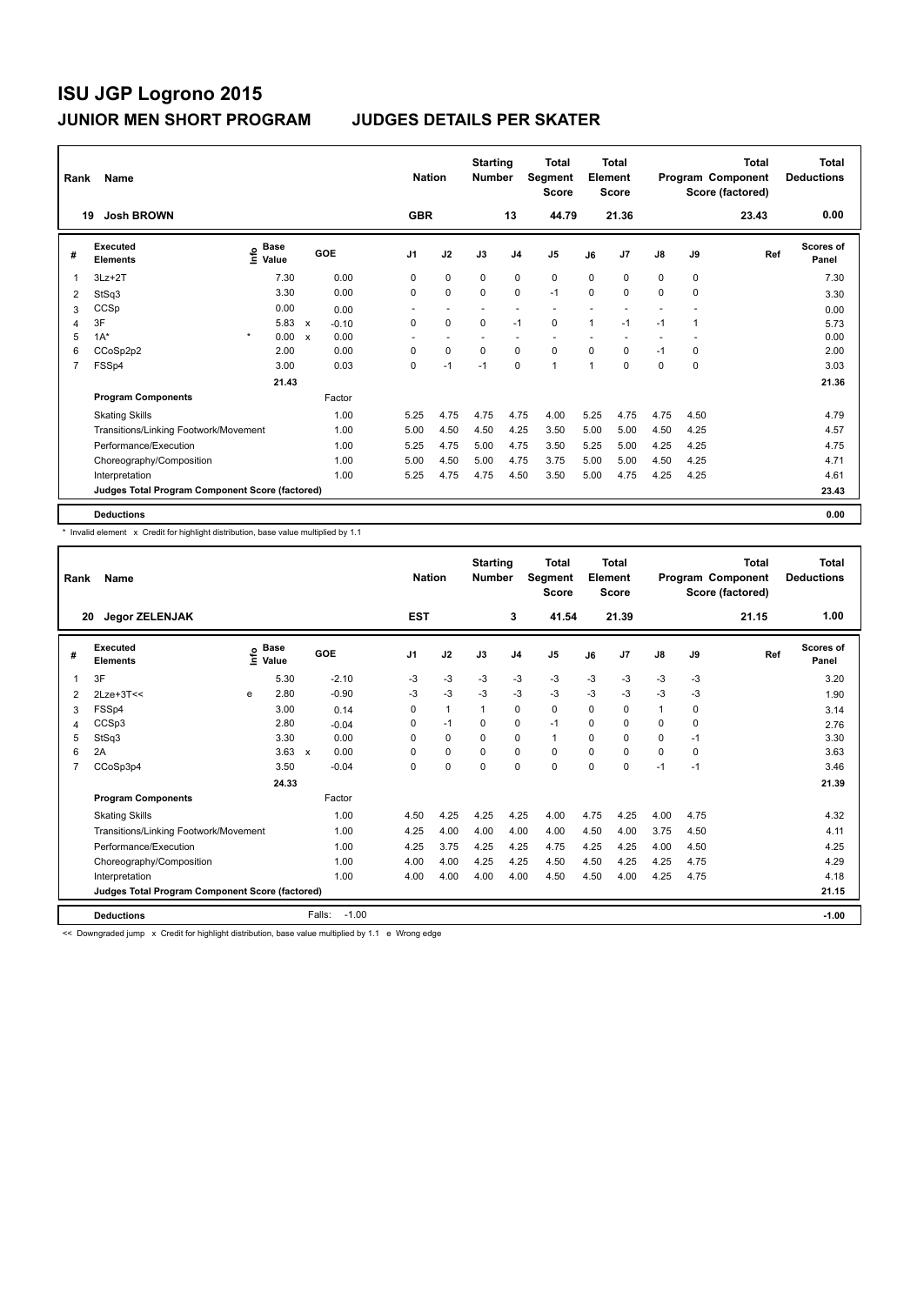| Rank           | Name                                            |         |                                    |                           |                   | <b>Nation</b>  |              | <b>Starting</b><br><b>Number</b> |             | Total<br>Segment<br><b>Score</b> |      | Total<br>Element<br><b>Score</b> |               |      | <b>Total</b><br>Program Component<br>Score (factored) | <b>Total</b><br><b>Deductions</b> |
|----------------|-------------------------------------------------|---------|------------------------------------|---------------------------|-------------------|----------------|--------------|----------------------------------|-------------|----------------------------------|------|----------------------------------|---------------|------|-------------------------------------------------------|-----------------------------------|
| 21             | <b>Darian KAPTICH</b>                           |         |                                    |                           |                   | <b>AUS</b>     |              |                                  | 15          | 36.57                            |      | 19.28                            |               |      | 18.29                                                 | 1.00                              |
| #              | Executed<br><b>Elements</b>                     |         | <b>Base</b><br>$\frac{6}{5}$ Value |                           | GOE               | J <sub>1</sub> | J2           | J3                               | J4          | J5                               | J6   | J7                               | $\mathsf{J}8$ | J9   | Ref                                                   | <b>Scores of</b><br>Panel         |
| $\mathbf{1}$   | FSSp3                                           |         | 2.60                               |                           | 0.14              | $\Omega$       | $\mathbf{1}$ | $-1$                             | $\mathbf 0$ | $\mathbf 0$                      | 1    | 1                                | 0             | 0    |                                                       | 2.74                              |
| 2              | $3T+2T$                                         |         | 5.60                               |                           | $-0.10$           | 0              | $\mathbf 0$  | $-1$                             | $\mathbf 0$ | $-1$                             | 0    | 0                                | 0             | 0    |                                                       | 5.50                              |
| 3              | CCSp3                                           |         | 2.80                               |                           | 0.03              | 0              | $\mathbf{1}$ | 0                                | 0           | $-1$                             | 1    | 0                                | 0             | -1   |                                                       | 2.83                              |
| 4              | StSq3                                           |         | 3.30                               |                           | $-0.10$           | -1             | 0            | 0                                | $\mathbf 0$ | $\mathbf 0$                      | 0    | 0                                | $\mathbf{1}$  | $-1$ |                                                       | 3.20                              |
| 5              | 2A<                                             | $\prec$ | 2.53                               | $\mathbf{x}$              | $-1.50$           | -3             | $-3$         | $-3$                             | $-3$        | $-3$                             | $-3$ | $-3$                             | $-3$          | $-3$ |                                                       | 1.03                              |
| 6              | CCoSp3p3                                        |         | 3.00                               |                           | $-0.21$           | 0              | $-1$         | $-1$                             | $\mathbf 0$ | $\mathbf 0$                      | $-1$ | $-1$                             | $-1$          | $-1$ |                                                       | 2.79                              |
| $\overline{7}$ | 3F<<                                            | <<      | 2.09                               | $\boldsymbol{\mathsf{x}}$ | $-0.90$           | -3             | $-3$         | $-3$                             | $-3$        | $-3$                             | $-3$ | $-3$                             | $-3$          | $-3$ |                                                       | 1.19                              |
|                |                                                 |         | 21.92                              |                           |                   |                |              |                                  |             |                                  |      |                                  |               |      |                                                       | 19.28                             |
|                | <b>Program Components</b>                       |         |                                    |                           | Factor            |                |              |                                  |             |                                  |      |                                  |               |      |                                                       |                                   |
|                | <b>Skating Skills</b>                           |         |                                    |                           | 1.00              | 3.50           | 3.75         | 4.00                             | 4.00        | 3.75                             | 4.00 | 3.75                             | 3.50          | 3.50 |                                                       | 3.75                              |
|                | Transitions/Linking Footwork/Movement           |         |                                    |                           | 1.00              | 3.25           | 3.75         | 4.25                             | 3.75        | 4.00                             | 3.75 | 3.50                             | 3.25          | 3.25 |                                                       | 3.61                              |
|                | Performance/Execution                           |         |                                    |                           | 1.00              | 3.25           | 3.50         | 3.75                             | 4.00        | 4.00                             | 4.00 | 3.75                             | 3.75          | 3.25 |                                                       | 3.71                              |
|                | Choreography/Composition                        |         |                                    |                           | 1.00              | 3.50           | 3.75         | 4.00                             | 3.75        | 3.75                             | 3.75 | 3.75                             | 3.50          | 3.50 |                                                       | 3.68                              |
|                | Interpretation                                  |         |                                    |                           | 1.00              | 3.25           | 3.50         | 3.75                             | 3.50        | 4.00                             | 3.75 | 3.50                             | 3.50          | 3.25 |                                                       | 3.54                              |
|                | Judges Total Program Component Score (factored) |         |                                    |                           |                   |                |              |                                  |             |                                  |      |                                  |               |      |                                                       | 18.29                             |
|                | <b>Deductions</b>                               |         |                                    |                           | Falls:<br>$-1.00$ |                |              |                                  |             |                                  |      |                                  |               |      |                                                       | $-1.00$                           |

< Under-rotated jump << Downgraded jump x Credit for highlight distribution, base value multiplied by 1.1

| Rank           | Name                                            |         |                      |                                   | <b>Nation</b>  |          | <b>Starting</b><br><b>Number</b> |                | Total<br>Segment<br><b>Score</b> |          | <b>Total</b><br>Element<br><b>Score</b> |               |          | Total<br>Program Component<br>Score (factored) | <b>Total</b><br><b>Deductions</b> |
|----------------|-------------------------------------------------|---------|----------------------|-----------------------------------|----------------|----------|----------------------------------|----------------|----------------------------------|----------|-----------------------------------------|---------------|----------|------------------------------------------------|-----------------------------------|
| 22             | <b>Timothee MANAND</b>                          |         |                      |                                   | <b>BEL</b>     |          |                                  | $\overline{2}$ | 34.07                            |          | 14.74                                   |               |          | 20.33                                          | 1.00                              |
| #              | Executed<br><b>Elements</b>                     | ١nfo    | <b>Base</b><br>Value | GOE                               | J <sub>1</sub> | J2       | J3                               | J <sub>4</sub> | J <sub>5</sub>                   | J6       | J <sub>7</sub>                          | $\mathsf{J}8$ | J9       | Ref                                            | <b>Scores of</b><br>Panel         |
|                | 2S<<+COMBO                                      | <<      | 0.40                 | $-0.30$                           | $-3$           | $-3$     | $-3$                             | $-3$           | $-3$                             | $-3$     | $-3$                                    | $-3$          | -3       |                                                | 0.10                              |
| 2              | 3F<                                             | $\prec$ | 3.70                 | $-2.10$                           | $-3$           | $-3$     | $-3$                             | $-3$           | $-3$                             | $-3$     | $-3$                                    | $-3$          | $-3$     |                                                | 1.60                              |
| 3              | FSSp3V                                          |         | 1.80                 | $-0.51$                           | $-1$           | $-1$     | $-2$                             | $-2$           | $-2$                             | $-1$     | $-2$                                    | $-2$          | $-2$     |                                                | 1.29                              |
| 4              | CCS <sub>p2</sub>                               |         | 2.30                 | $-0.39$                           | $-1$           | $-1$     | $-1$                             | $-1$           | $-2$                             | $\Omega$ | $-1$                                    | $-2$          | $-2$     |                                                | 1.91                              |
| 5              | 2A                                              |         | 3.63                 | 0.00<br>$\boldsymbol{\mathsf{x}}$ | $\Omega$       | $\Omega$ | $\Omega$                         | $\Omega$       | $\mathbf{1}$                     | $\Omega$ | $\Omega$                                | 0             | $\Omega$ |                                                | 3.63                              |
| 6              | StSq3                                           |         | 3.30                 | 0.00                              | 0              | 0        | $\Omega$                         | $\Omega$       | 0                                | 0        | 0                                       | 0             | 0        |                                                | 3.30                              |
| $\overline{7}$ | CCoSp3p3                                        |         | 3.00                 | $-0.09$                           | $-1$           | 0        | $-1$                             | $\Omega$       | $\Omega$                         | 0        | 0                                       | 0             | $-1$     |                                                | 2.91                              |
|                |                                                 |         | 18.13                |                                   |                |          |                                  |                |                                  |          |                                         |               |          |                                                | 14.74                             |
|                | <b>Program Components</b>                       |         |                      | Factor                            |                |          |                                  |                |                                  |          |                                         |               |          |                                                |                                   |
|                | <b>Skating Skills</b>                           |         |                      | 1.00                              | 4.50           | 4.50     | 4.25                             | 4.50           | 4.00                             | 4.50     | 4.25                                    | 3.75          | 4.00     |                                                | 4.29                              |
|                | Transitions/Linking Footwork/Movement           |         |                      | 1.00                              | 4.00           | 4.25     | 3.75                             | 4.00           | 3.50                             | 4.00     | 4.50                                    | 3.25          | 4.00     |                                                | 3.93                              |
|                | Performance/Execution                           |         |                      | 1.00                              | 4.00           | 4.00     | 4.00                             | 4.00           | 3.75                             | 4.00     | 4.25                                    | 3.25          | 4.00     |                                                | 3.96                              |
|                | Choreography/Composition                        |         |                      | 1.00                              | 4.25           | 4.25     | 4.00                             | 4.25           | 3.50                             | 4.25     | 4.50                                    | 3.50          | 4.25     |                                                | 4.11                              |
|                | Interpretation                                  |         |                      | 1.00                              | 4.25           | 4.25     | 4.00                             | 4.25           | 3.25                             | 4.25     | 4.00                                    | 3.00          | 4.25     |                                                | 4.04                              |
|                | Judges Total Program Component Score (factored) |         |                      |                                   |                |          |                                  |                |                                  |          |                                         |               |          |                                                | 20.33                             |
|                | <b>Deductions</b>                               |         |                      | $-1.00$<br>Falls:                 |                |          |                                  |                |                                  |          |                                         |               |          |                                                | $-1.00$                           |

< Under-rotated jump << Downgraded jump x Credit for highlight distribution, base value multiplied by 1.1